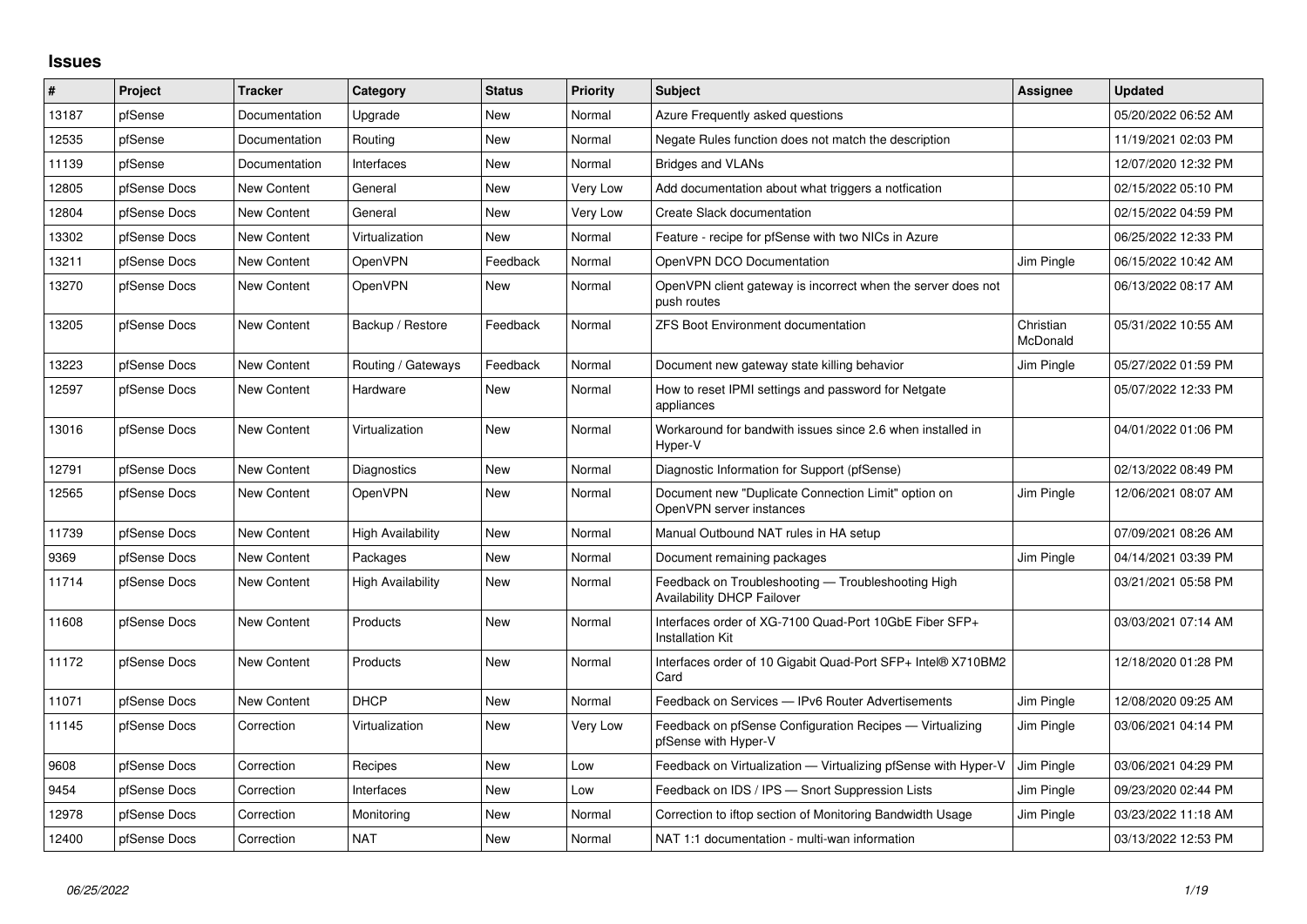| #     | Project      | <b>Tracker</b> | Category              | <b>Status</b> | <b>Priority</b> | Subject                                                                                                 | <b>Assignee</b>                       | <b>Updated</b>      |
|-------|--------------|----------------|-----------------------|---------------|-----------------|---------------------------------------------------------------------------------------------------------|---------------------------------------|---------------------|
| 12861 | pfSense Docs | Correction     | Hardware              | New           | Normal          | pfSense hardware tuning guide references obsolete interface<br>loader variable & buffer limits          |                                       | 02/23/2022 05:31 PM |
| 12570 | pfSense Docs | Correction     | General               | <b>New</b>    | Normal          | Active appliance list missing 6100                                                                      |                                       | 12/06/2021 11:41 AM |
| 9370  | pfSense Docs | Correction     | General               | In Progress   | Normal          | Update old screenshots                                                                                  | Jim Pingle                            | 12/03/2021 09:55 AM |
| 11871 | pfSense Docs | Correction     | Products              | New           | Normal          | SG-2100 must be manually power cycled after installation                                                |                                       | 10/07/2021 02:19 PM |
| 12098 | pfSense Docs | Correction     | Configuration         | New           | Normal          | Feedback on pfSense Configuration Recipes - Accessing a<br>CPE/Modem from Inside the Firewall           |                                       | 07/02/2021 02:30 AM |
| 11223 | pfSense Docs | Correction     | Products              | New           | Normal          | Azure Marketplace links are invalid                                                                     | <b>Jared Dillard</b>                  | 02/03/2021 10:36 AM |
| 11195 | pfSense Docs | Correction     | Recipes               | New           | Normal          | Feedback on pfSense Configuration Recipes - Accessing a<br>CPE/Modem from Inside the Firewall           | Jim Pingle                            | 12/30/2020 01:13 PM |
| 11067 | pfSense Docs | Correction     | Wireless              | New           | Normal          | Feedback on Wireless - Recommended Wireless Hardware                                                    | Jim Pingle                            | 11/16/2020 07:17 AM |
| 10924 | pfSense Docs | Correction     | Recipes               | New           | Normal          | Feedback on Virtualization - Virtualizing pfSense with VMware<br>vSphere / ESXi                         | Jim Pingle                            | 09/23/2020 03:46 PM |
| 9685  | pfSense Docs | Correction     | <b>Firewall Rules</b> | <b>New</b>    | Normal          | Feedback on Firewall - Floating Rules                                                                   | Jim Pingle                            | 09/23/2020 02:57 PM |
| 9374  | pfSense Docs | Correction     | Recipes               | New           | Normal          | Feedback on Virtualization - Virtualizing pfSense with Hyper-V                                          | Jim Pingle                            | 09/23/2020 02:40 PM |
| 8852  | pfSense Docs | Correction     | <b>DHCP</b>           | New           | Normal          | [feedback form] Unclear about "Client Identifier" in a static<br>mapping                                | Jim Pingle                            | 09/23/2020 02:30 PM |
| 10821 | pfSense Docs | Correction     | General               | New           | Normal          | Use neutral language alternatives                                                                       | Jim Pingle                            | 09/23/2020 10:43 AM |
| 9310  | pfSense Docs | Correction     | Products              | New           | Normal          | Appliances with internal switch need the MAC Address section<br>of their Getting Started guides updated | Jim Pingle                            | 09/23/2020 10:24 AM |
| 10482 | pfSense Docs | Correction     | Virtualization        | New           | Normal          | In AWS, Get System Log may not show output and Get<br>Instance Screenshot may need to be used           | Jim Pingle                            | 04/20/2020 09:07 AM |
| 13250 | pfSense      | Todo           | DHCP (IPv4)           | New           | Very Low        | Clean up DHCP Server option language                                                                    | Jim Pingle                            | 06/06/2022 07:32 AM |
| 13159 | pfSense      | Todo           | Web Interface         | <b>New</b>    | Very Low        | Decrease distance between img-buttons in webGUI to eliminate<br>mistake entry                           |                                       | 05/14/2022 06:52 AM |
| 12457 | pfSense Docs | Todo           | Packages              | New           | Very Low        | Add UPS Configuration Recipes for apcupsd and nut UPS<br>Packages with Common Brand Units               |                                       | 10/18/2021 08:37 AM |
| 12025 | pfSense      | Todo           | Web Interface         | New           | Very Low        | Add 1:1 Validation to Notify Someone They are 1:1 NAT'ing an<br><b>Interface Address</b>                |                                       | 06/11/2021 10:05 AM |
| 6647  | pfSense      | Todo           | Web Interface         | New           | Very Low        | <b>Enable Additional Security Headers</b>                                                               |                                       | 05/14/2021 01:09 AM |
| 10199 | pfSense      | Todo           | Translations          | New           | Very Low        | Improve Spanish translation interface                                                                   | Aluisco Miguel<br>Ricardo<br>Mastrapa | 01/22/2020 09:22 AM |
| 8270  | pfSense      | Todo           | Web Interface         | New           | Very Low        | Fix grammatically erroneous repetition                                                                  |                                       | 01/11/2018 08:19 AM |
| 6727  | pfSense      | Todo           | Web Interface         | New           | Very Low        | Missing file apple-touch-icon-precomposed.png?                                                          | Jared Dillard                         | 08/18/2016 02:10 PM |
| 13291 | pfSense Docs | Todo           | Configuration         | New           | Low             | Notification documentation                                                                              |                                       | 06/21/2022 10:22 AM |
| 10464 | pfSense      | Todo           | Upgrade               | New           | Low             | Disallow package updates when a system update is available                                              |                                       | 04/21/2022 12:39 PM |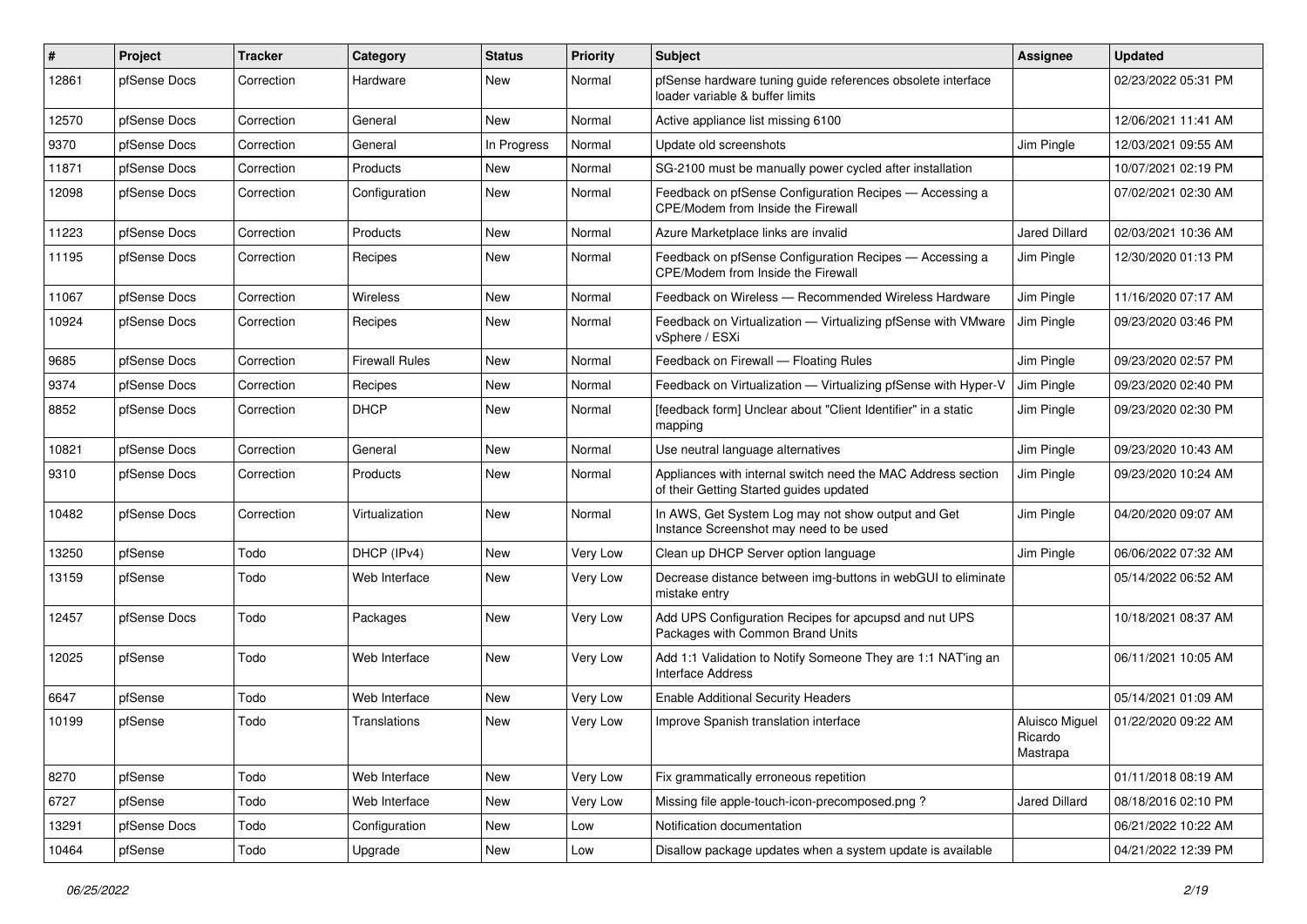| $\sharp$ | Project          | <b>Tracker</b> | Category                     | <b>Status</b>                 | <b>Priority</b> | <b>Subject</b>                                                                                   | <b>Assignee</b>       | <b>Updated</b>      |
|----------|------------------|----------------|------------------------------|-------------------------------|-----------------|--------------------------------------------------------------------------------------------------|-----------------------|---------------------|
| 12214    | pfSense Docs     | Todo           | General                      | <b>New</b>                    | Low             | Connect to WebGui.                                                                               |                       | 08/05/2021 04:39 AM |
| 11508    | pfSense          | Todo           | Web Interface                | <b>Pull Request</b><br>Review | Low             | Update SimplePie to to v1.5.6                                                                    |                       | 02/23/2021 07:23 AM |
| 11471    | pfSense Docs     | Todo           | Development                  | New                           | Low             | Feedback on Development - Developing Packages                                                    | Jim Pingle            | 02/19/2021 02:52 PM |
| 8743     | pfSense          | Todo           | Gateways                     | <b>New</b>                    | Low             | Gateway Groups page should list gateways in tier order                                           |                       | 08/14/2019 12:16 PM |
| 6752     | pfSense Packages | Todo           | <b>Status Traffic Totals</b> | New                           | Low             | Traffic Totals Data Summary Graph                                                                | Jared Dillard         | 11/08/2017 08:58 AM |
| 7411     | pfSense Packages | Todo           | ladvd                        | New                           | Low             | LADVD Devices not wide enough                                                                    |                       | 10/22/2017 05:04 AM |
| 6697     | pfSense          | Todo           | Web Interface                | New                           | Low             | White squares around the numeric values in the Status /<br>Queues page                           | Jared Dillard         | 08/15/2016 03:19 AM |
| 6390     | pfSense          | Todo           | Dashboard                    | New                           | Low             | Autoscale from Traffic Graph not correct size (big graphs)                                       |                       | 05/23/2016 01:38 PM |
| 5480     | pfSense          | Todo           | Web Interface                | <b>New</b>                    | Low             | inconsistent display of default values in fields                                                 | <b>Jared Dillard</b>  | 03/01/2016 04:59 PM |
| 12770    | pfSense Docs     | Todo           | <b>Firewall Rules</b>        | <b>New</b>                    | Normal          | Feedback on Firewall - Configuring firewall rules                                                |                       | 06/25/2022 03:25 PM |
| 13268    | pfSense          | Todo           | Console Menu                 | Ready To<br>Test              | Normal          | columns don't align nicely in console with medium-long interface<br>names                        |                       | 06/12/2022 10:32 PM |
| 13255    | pfSense Packages | Todo           | OpenVPN Client<br>Export     | New                           | Normal          | Set PKCS#12 algorithm when exporting OpenVPN ZIP or<br>Windows bundles                           | Jim Pingle            | 06/08/2022 10:37 AM |
| 13236    | pfSense Docs     | Todo           | Products                     | New                           | Normal          | Document link speed limitations with igc and ix on 6100/4100                                     |                       | 05/31/2022 05:53 PM |
| 12756    | pfSense Docs     | Todo           | <b>WireGuard</b>             | New                           | Normal          | Feedback on pfSense Configuration Recipes - WireGuard<br>Remote Access VPN Configuration Example | Christian<br>McDonald | 05/31/2022 11:42 AM |
| 13229    | pfSense Docs     | Todo           | <b>Captive Portal</b>        | Feedback                      | Normal          | Update documentation for IPFW to PF transition for Limiters and<br>Captive Portal                | Jim Pingle            | 05/27/2022 03:04 PM |
| 13189    | pfSense Plus     | Todo           | OpenVPN                      | Feedback                      | Normal          | Input validation should reject the combination of DCO and P2P<br>mode                            | Jim Pingle            | 05/26/2022 10:50 AM |
| 12782    | pfSense          | Todo           | Build / Release              | <b>New</b>                    | Normal          | Disable compatibility flag                                                                       | <b>Brad Davis</b>     | 05/17/2022 02:33 PM |
| 12431    | pfSense          | Todo           | Web Interface                | <b>Pull Request</b><br>Review | Normal          | GUI pages should use "POST" for AJAX calls, not "GET"                                            | Viktor Gurov          | 05/17/2022 02:20 PM |
| 13108    | pfSense Docs     | Todo           | Installation / Upgrades      | New                           | Normal          | ZFS filesystem implications                                                                      | Jim Pingle            | 04/27/2022 03:18 PM |
| 13058    | pfSense          | Todo           | Rules / NAT                  | New                           | Normal          | Add static routes and directly connected networks back to policy<br>route negation rules         |                       | 04/13/2022 08:05 AM |
| 13020    | pfSense Docs     | Todo           | <b>Firewall Rules</b>        | New                           | Normal          | easyrule command documentation should document<br>permissible wildcards                          | Jim Pingle            | 04/04/2022 08:01 AM |
| 12980    | pfSense Docs     | Todo           | OpenVPN                      | Feedback                      | Normal          | Add warnings against OpenVPN Shared Key mode                                                     | Jim Pingle            | 03/24/2022 02:11 PM |
| 12865    | pfSense Packages | Todo           | <b>RRD Summary</b>           | Feedback                      | Normal          | <b>RRD Summary improvements</b>                                                                  | Viktor Gurov          | 03/04/2022 12:20 PM |
| 12883    | pfSense Docs     | Todo           | <b>DNS</b>                   | <b>New</b>                    | Normal          | Feedback on Services - DNS Resolver - Host Overrides                                             |                       | 02/28/2022 07:54 PM |
| 12806    | pfSense Packages | Todo           | node_exporter                | New                           | Normal          | Update node exporter to 1.3.1                                                                    |                       | 02/15/2022 05:26 PM |
| 9200     | pfSense Packages | Todo           | <b>ACME</b>                  | New                           | Normal          | Add DNS support for Google domain to Acme manager                                                | Jim Pingle            | 02/15/2022 03:16 AM |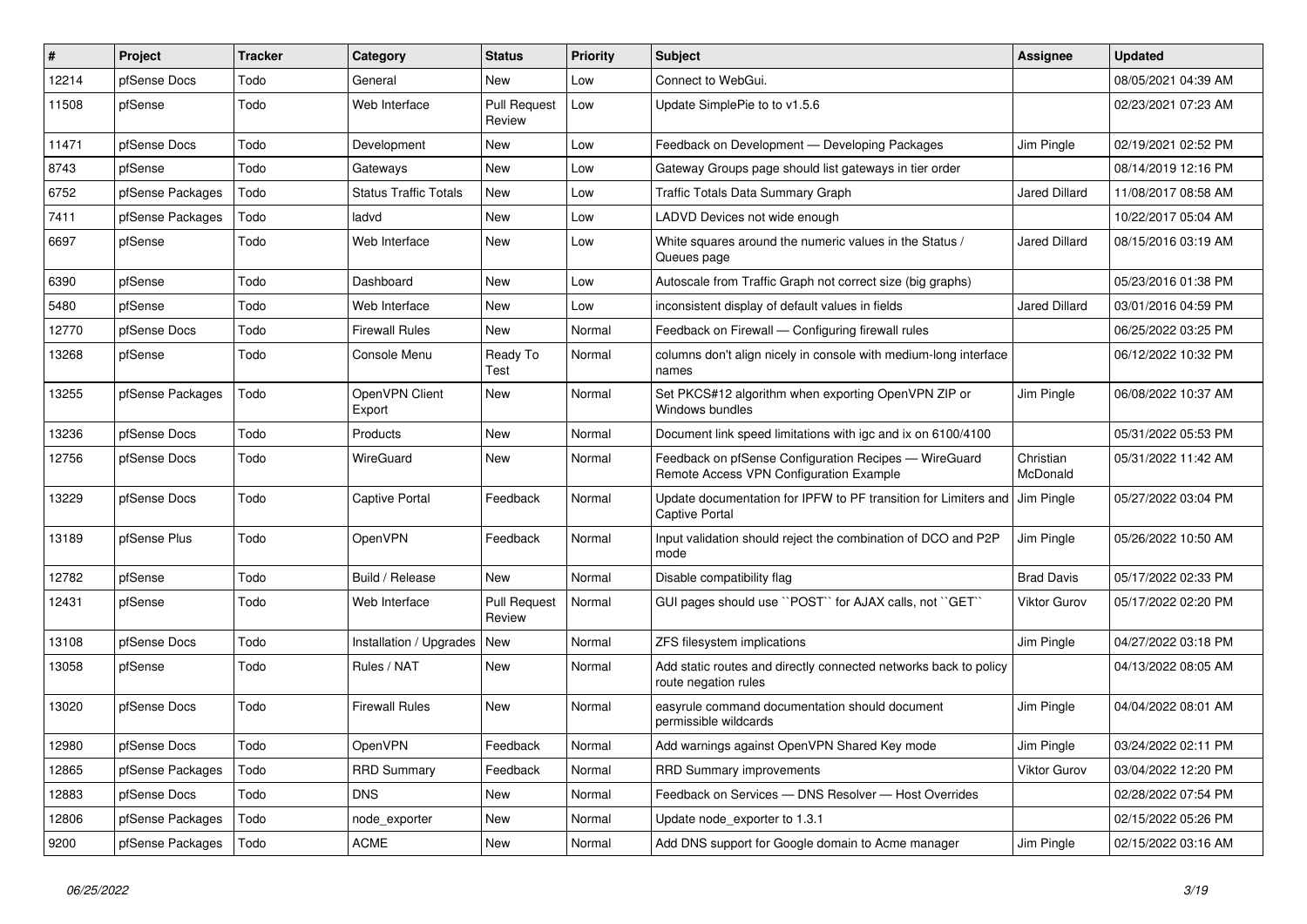| #     | Project          | <b>Tracker</b> | Category                    | <b>Status</b>                 | <b>Priority</b> | <b>Subject</b>                                                                                              | <b>Assignee</b>     | <b>Updated</b>      |
|-------|------------------|----------------|-----------------------------|-------------------------------|-----------------|-------------------------------------------------------------------------------------------------------------|---------------------|---------------------|
| 12787 | pfSense Docs     | Todo           | <b>IPsec</b>                | <b>New</b>                    | Normal          | Feedback on pfSense Configuration Recipes - Routing<br>Internet Traffic Through a Site-to-Site IPsec Tunnel |                     | 02/11/2022 11:28 PM |
| 12243 | pfSense          | Todo           | Package System              | <b>New</b>                    | Normal          | Implement "``plugin_interfaces()```                                                                         |                     | 02/07/2022 03:50 AM |
| 12351 | pfSense Packages | Todo           | pfBlockerNG                 | Feedback                      | Normal          | Remove non-functional feeds                                                                                 | <b>Viktor Gurov</b> | 02/04/2022 02:29 PM |
| 12717 | pfSense Packages | Todo           | Squid                       | New                           | Normal          | Squid 5.x Branch                                                                                            |                     | 01/25/2022 06:24 PM |
| 12659 | pfSense Docs     | Todo           | Hardware                    | New                           | Normal          | Feedback on Hardware - Hardware Tuning and<br>Troubleshooting - Flow Control for ix                         |                     | 01/16/2022 10:22 AM |
| 12461 | pfSense Docs     | Todo           | Hardware                    | New                           | Normal          | Improve macOS Serial Command Instructions                                                                   |                     | 10/15/2021 03:47 PM |
| 12459 | pfSense          | Todo           | <b>Virtual IP Addresses</b> | <b>New</b>                    | Normal          | Add IP Alias subnet input validation                                                                        |                     | 10/15/2021 09:35 AM |
| 12162 | pfSense Docs     | Todo           | Products                    | <b>New</b>                    | Normal          | Add "usb reset" as possible solution for non-booting flash drives<br>on the SG-1100                         |                     | 10/07/2021 02:19 PM |
| 12427 | pfSense Packages | Todo           | haproxy                     | New                           | Normal          | ha-proxy: action order in the GUI is not keeped in the resulting<br>ha-proxy configuration                  |                     | 10/06/2021 07:02 AM |
| 12411 | pfSense Docs     | Todo           | <b>High Availability</b>    | New                           | Normal          | Feedback on High Availability - pfSense XML-RPC Config<br><b>Sync Overview</b>                              |                     | 09/29/2021 10:39 AM |
| 12402 | pfSense Docs     | Todo           | Configuration               | <b>New</b>                    | Normal          | Feedback on Configuration - Advanced Configuration Options<br>- Notifications                               |                     | 09/24/2021 12:46 AM |
| 12395 | pfSense Docs     | Todo           | Packages                    | <b>New</b>                    | Normal          | Feedback on Packages - FRR Package - Border Gateway<br>Protocol - BGP Required Information                  |                     | 09/21/2021 04:32 PM |
| 12367 | pfSense          | Todo           | Installer                   | New                           | Normal          | ZFS: Do not show memstick disk on target list                                                               |                     | 09/13/2021 07:37 AM |
| 12268 | pfSense Docs     | Todo           | <b>Firewall Rules</b>       | New                           | Normal          | Feedback on Firewall - Aliases                                                                              |                     | 08/17/2021 12:55 AM |
| 12176 | pfSense          | Todo           | Interfaces                  | <b>Pull Request</b><br>Review | Normal          | Hide WireGuard interfaces on appropriate pages                                                              |                     | 08/11/2021 12:52 AM |
| 12237 | pfSense Docs     | Todo           | Hardware                    | <b>New</b>                    | Normal          | Feedback on Hardware - Hardware Tuning and<br>Troubleshooting                                               |                     | 08/10/2021 03:13 AM |
| 12063 | pfSense Docs     | Todo           | Dynamic DNS                 | <b>New</b>                    | Normal          | Feedback on Services - Dynamic DNS - Configuring RFC<br>2136 Dynamic DNS updates                            |                     | 06/18/2021 06:24 PM |
| 11944 | pfSense Docs     | Todo           | Packages                    | New                           | Normal          | Feedback on Packages - FRR Package - Bidirectional<br><b>Forwarding Detection</b>                           |                     | 05/21/2021 12:57 AM |
| 11280 | pfSense          | Todo           | WireGuard                   | New                           | Normal          | Add WireGuard to ALTQ list                                                                                  |                     | 04/27/2021 12:32 PM |
| 11648 | pfSense Docs     | Todo           | Packages                    | <b>New</b>                    | Normal          | Feedback on Packages - AWS VPC Wizard - pfSense Plus<br><b>Configuration Details</b>                        |                     | 03/10/2021 06:30 AM |
| 11622 | pfSense Docs     | Todo           | <b>IPsec</b>                | <b>New</b>                    | Normal          | Update pfSense VPC VPN Configuration Wizard docs                                                            |                     | 03/04/2021 09:36 AM |
| 7385  | pfSense          | Todo           | Web Interface               | <b>New</b>                    | Normal          | Sanitize PHP includes                                                                                       |                     | 08/13/2019 03:22 PM |
| 6332  | pfSense          | Todo           | Web Interface               | <b>New</b>                    | Normal          | Upgrade encryption options to cover current range of<br>recommendations                                     |                     | 08/13/2019 02:34 PM |
| 6501  | pfSense          | Todo           | Web Interface               | New                           | Normal          | Tightening up subnet expansion                                                                              |                     | 08/13/2019 01:23 PM |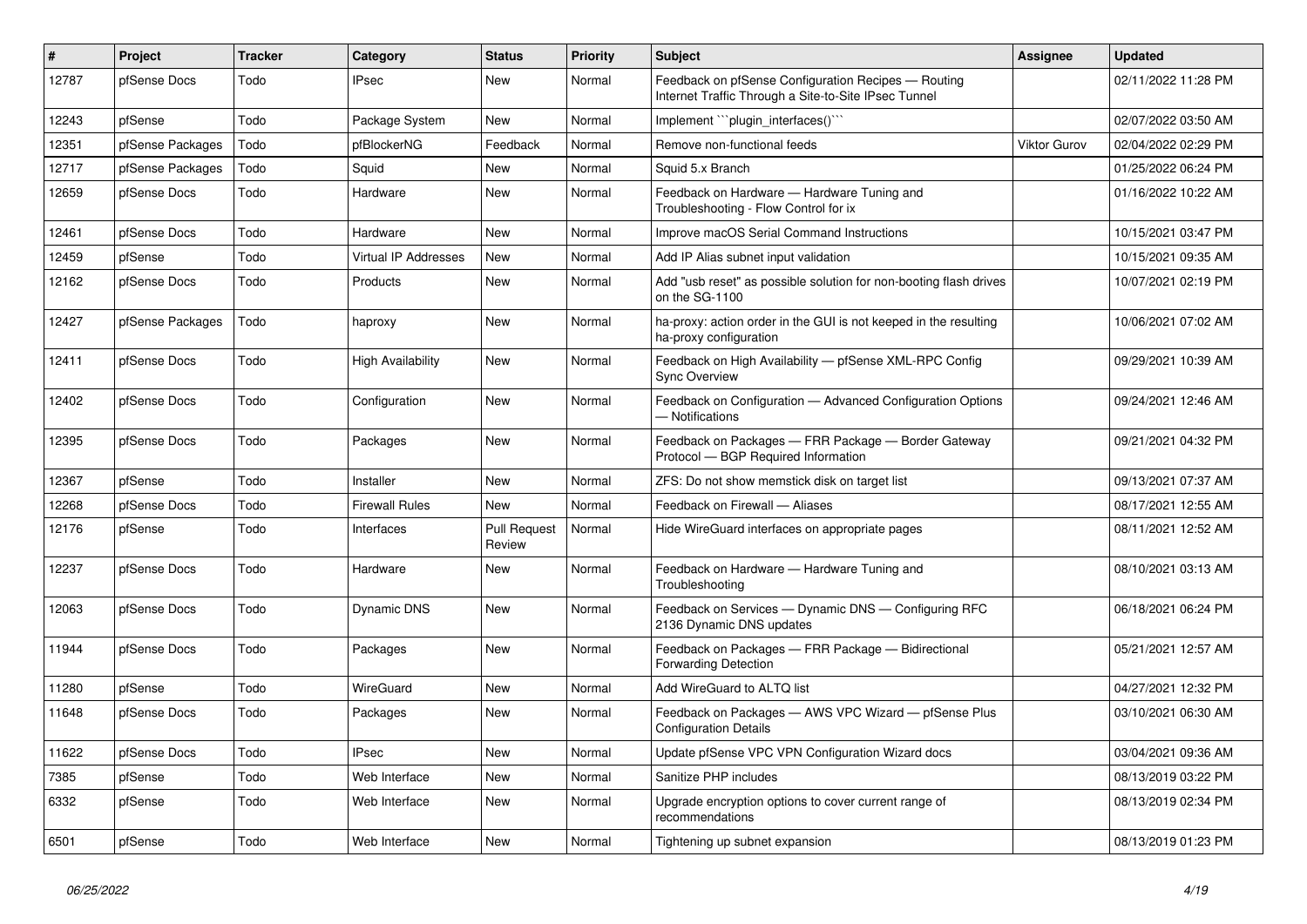| #     | Project          | <b>Tracker</b> | Category                     | <b>Status</b>                 | <b>Priority</b> | Subject                                                                                        | <b>Assignee</b> | <b>Updated</b>      |
|-------|------------------|----------------|------------------------------|-------------------------------|-----------------|------------------------------------------------------------------------------------------------|-----------------|---------------------|
| 5902  | pfSense          | Todo           | Configuration<br>Backend     | New                           | Normal          | Use a common place for default values                                                          |                 | 08/13/2019 12:53 PM |
| 1940  | pfSense          | Todo           | Logging                      | New                           | Normal          | Integrate rSyslogd                                                                             |                 | 07/06/2018 02:11 PM |
| 33    | pfSense          | Todo           | User Manager /<br>Privileges | New                           | Normal          | L2TP users integration with user manager                                                       |                 | 02/06/2016 04:53 AM |
| 32    | pfSense          | Todo           | User Manager /<br>Privileges | <b>New</b>                    | Normal          | PPPoE Server users integration with user manager                                               |                 | 02/06/2016 04:53 AM |
| 5445  | pfSense          | Todo           | Web Interface                | New                           | Normal          | Improve banner for "background activity"                                                       |                 | 02/06/2016 04:43 AM |
| 2099  | pfSense          | Todo           | CARP                         | New                           | Normal          | Remove "queue" from CARP traffic                                                               |                 | 01/19/2012 10:59 AM |
| 1521  | pfSense          | Todo           | Routing                      | <b>New</b>                    | Normal          | Investigate FreeBSD route metric support for future versions                                   |                 | 05/12/2011 11:28 AM |
| 12354 | pfSense Packages | Todo           | haproxy                      | Feedback                      | High            | Update haproxy-devel to mitigate CVE-2021-40346                                                | Viktor Gurov    | 05/12/2022 08:50 AM |
| 12466 | pfSense          | Feature        | OpenVPN                      | New                           | Very Low        | Option to Disable Renegotiation timer in OpenVPN Server                                        |                 | 06/25/2022 05:03 PM |
| 10446 | pfSense          | Feature        | Rules / NAT                  | <b>New</b>                    | Very Low        | VIP address is not shown in firewall rules                                                     |                 | 06/09/2022 02:07 PM |
| 13220 | pfSense          | Feature        | <b>Captive Portal</b>        | New                           | Very Low        | Voucher per-roll bandwidth restrictions and traffic quotas                                     |                 | 05/26/2022 08:16 AM |
| 13219 | pfSense          | Feature        | <b>Captive Portal</b>        | New                           | Very Low        | Enable/Disable single voucher roll                                                             |                 | 05/26/2022 08:14 AM |
| 13161 | pfSense          | Feature        | Web Interface                | New                           | Very Low        | FLASH PORT'S LED button, to help quickly find port that need<br>to be connected to patch&cable |                 | 05/14/2022 06:35 AM |
| 13072 | pfSense          | Feature        | Traffic Shaper (ALTQ)        | <b>Pull Request</b><br>Review | Very Low        | Matching background/font colors of queue values with dark<br>theme.                            |                 | 04/19/2022 07:32 AM |
| 12522 | pfSense          | Feature        | OpenVPN                      | New                           | Very Low        | More flexible Client-Specific Override options for controlling<br>options pushed to clients    |                 | 04/11/2022 03:11 PM |
| 12863 | pfSense          | Feature        | Authentication               | <b>New</b>                    | Very Low        | dynamically tune sha512crypt rounds                                                            | Jim Pingle      | 03/19/2022 12:53 PM |
| 12832 | pfSense Plus     | Feature        | Hardware / Drivers           | New                           | Very Low        | 6100 configurable Blinking Blue LED                                                            |                 | 02/22/2022 07:30 AM |
| 12789 | pfSense Packages | Feature        | <b>ACME</b>                  | <b>New</b>                    | Very Low        | Show expiration date of certificates in the ACME package list                                  |                 | 02/14/2022 09:20 AM |
| 10732 | pfSense          | Feature        | <b>High Availability</b>     | New                           | Very Low        | Warning banner for secondary HA node                                                           |                 | 12/23/2021 03:34 AM |
| 12521 | pfSense          | Feature        | <b>Operating System</b>      | <b>New</b>                    | Very Low        | Add the BBR2, QUIC, RACK Congestion Control (CC) protocols                                     |                 | 11/15/2021 07:40 AM |
| 10290 | pfSense          | Feature        | Aliases / Tables             | New                           | Very Low        | Firewall Aliases Add button on top of list                                                     |                 | 07/10/2021 01:03 PM |
| 11165 | pfSense Packages | Feature        | OpenVPN Client<br>Export     | New                           | Very Low        | OpenVPN Exporter - Allow for name customization                                                |                 | 07/10/2021 12:58 PM |
| 12066 | pfSense          | Feature        | <b>Operating System</b>      | <b>New</b>                    | Very Low        | Include man and man pages for all core programs and<br>packages                                |                 | 06/21/2021 07:44 AM |
| 11921 | pfSense          | Feature        | <b>DNS Resolver</b>          | New                           | Very Low        | Feature Request: Compile unbound with EDNS Client Subnet<br>(ECS) module (--enable-subnet)     |                 | 05/14/2021 07:29 AM |
| 11266 | pfSense Packages | Feature        | AutoConfigBackup             | New                           | Very Low        | Give an option to list restore point in "reverse" order/latest at the<br>top.                  |                 | 01/19/2021 06:58 PM |
| 10238 | pfSense          | Feature        | <b>Operating System</b>      | New                           | Very Low        | Periodic Scrub of ZFS filesystem                                                               |                 | 12/31/2020 03:02 PM |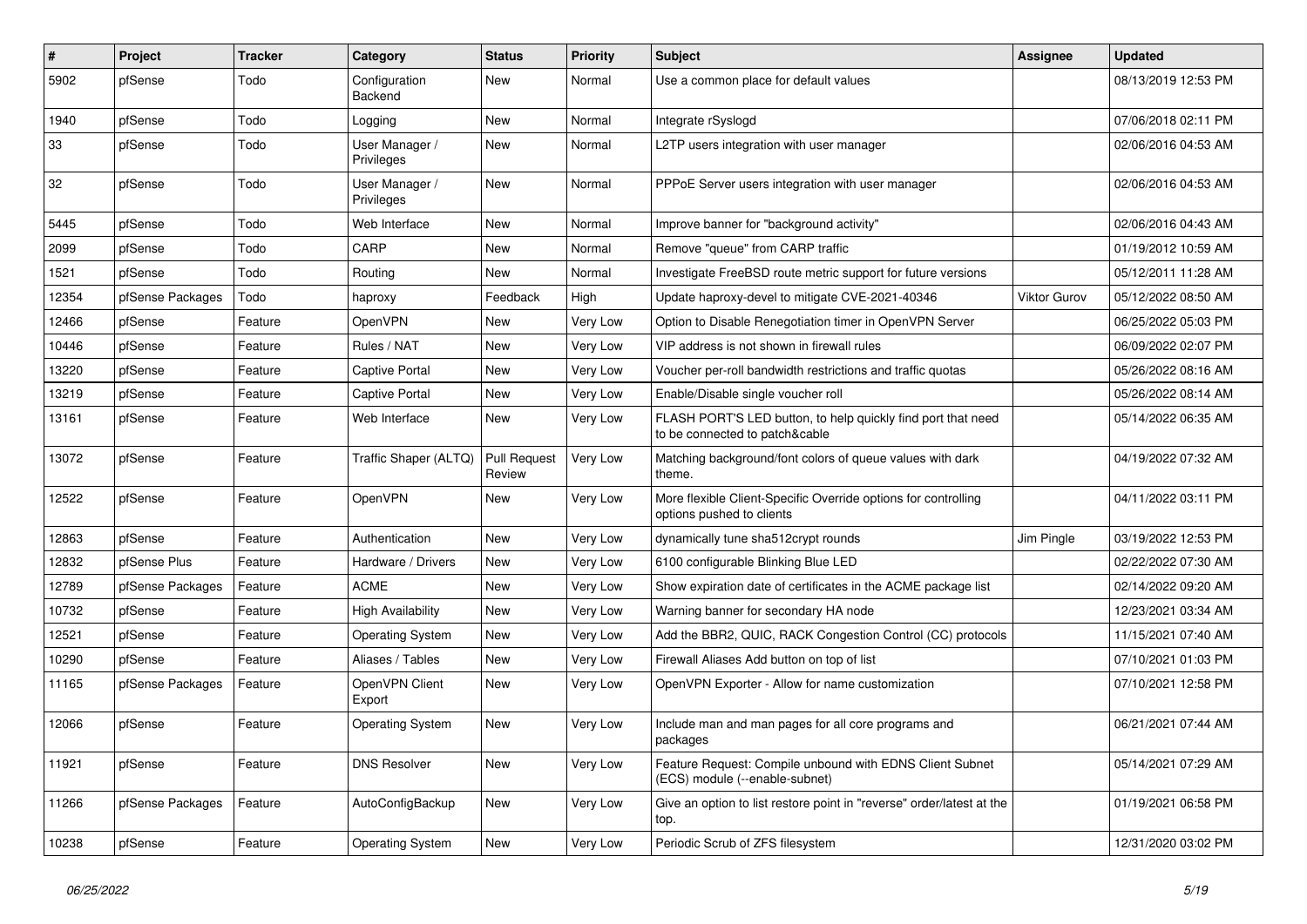| #     | Project          | <b>Tracker</b> | Category                 | <b>Status</b> | <b>Priority</b> | Subject                                                                                 | <b>Assignee</b> | <b>Updated</b>      |
|-------|------------------|----------------|--------------------------|---------------|-----------------|-----------------------------------------------------------------------------------------|-----------------|---------------------|
| 11169 | pfSense          | Feature        | Interfaces               | New           | Very Low        | Changing interface index order                                                          |                 | 12/17/2020 05:44 AM |
| 10645 | pfSense          | Feature        | Package System           | New           | Very Low        | Choosing active repo after restoring config but before starting<br>pkgs auto-installing |                 | 09/22/2020 01:04 PM |
| 10831 | pfSense Packages | Feature        | New Package<br>Request   | <b>New</b>    | Very Low        | Integration of nntp-proxy into pfsense                                                  |                 | 08/13/2020 09:09 AM |
| 10802 | pfSense          | Feature        | DHCP (IPv4)              | New           | Very Low        | Seperator for DHCP Static Mapped leases                                                 |                 | 07/31/2020 10:30 AM |
| 6544  | pfSense          | Feature        | DHCP (IPv4)              | New           | Very Low        | RFC 3046 DHCP Option 82 support (and RFC 3315/4649/4580<br>for $IPv6$ )                 |                 | 07/13/2020 02:14 AM |
| 10731 | pfSense          | Feature        | <b>XMLRPC</b>            | <b>New</b>    | Very Low        | XML-sync primary/secondary config flag                                                  |                 | 07/06/2020 03:52 PM |
| 10467 | pfSense          | Feature        | <b>Notifications</b>     | <b>New</b>    | Very Low        | Email alert functionality for system health                                             |                 | 05/21/2020 06:02 AM |
| 10570 | pfSense Packages | Feature        | OpenVPN Client<br>Export | New           | Very Low        | OpenVPN Export for iOS should use .ovpn12 for certs and<br>private key                  |                 | 05/19/2020 10:12 AM |
| 8775  | pfSense          | Feature        | Authentication           | <b>New</b>    | Very Low        | Use SRV record for LDAP Authentication                                                  |                 | 05/06/2020 07:49 AM |
| 10377 | pfSense Packages | Feature        | FreeRADIUS               | New           | Very Low        | Allow usage of TOTP (Google-Authenticator) without PIN                                  |                 | 03/30/2020 11:43 AM |
| 10358 | pfSense Packages | Feature        | <b>FRR</b>               | New           | Very Low        | <b>Stage FRR Configuration Changes</b>                                                  |                 | 03/19/2020 06:48 AM |
| 10258 | pfSense          | Feature        | Certificates             | New           | Very Low        | allow to sign CA                                                                        |                 | 02/20/2020 04:20 AM |
| 10250 | pfSense          | Feature        | DHCP (IPv4)              | New           | Very Low        | DHCP lease view by interface                                                            |                 | 02/11/2020 07:47 AM |
| 895   | pfSense          | Feature        | <b>PPP</b> Interfaces    | <b>New</b>    | Very Low        | PPP subsystem MPPE/MPPC support                                                         |                 | 09/10/2019 04:24 PM |
| 9725  | pfSense Packages | Feature        | <b>ACME</b>              | New           | Very Low        | Ability to use template variables in acme package                                       |                 | 09/04/2019 07:12 AM |
| 5735  | pfSense          | Feature        | Aliases / Tables         | New           | Very Low        | Automaticaly add DHCP leases to alias list or make it readable<br>in selected fields    |                 | 08/21/2019 11:01 AM |
| 8694  | pfSense          | Feature        | Authentication           | <b>New</b>    | Very Low        | Client CA Auth for PFSense WebGui                                                       |                 | 08/21/2019 09:25 AM |
| 6804  | pfSense          | Feature        | Diagnostics              | New           | Very Low        | Add row counter into Diagnostics -> Edit File                                           |                 | 08/20/2019 03:44 PM |
| 9575  | pfSense          | Feature        | DHCP (IPv6)              | <b>New</b>    | Very Low        | RFC 7078 - Distributing Address Selection Policy Using<br>DHCPv6                        |                 | 08/14/2019 02:39 PM |
| 7030  | pfSense          | Feature        | Multi-WAN                | <b>New</b>    | Very Low        | New Feature Load Balance Per Amount Of GB                                               |                 | 08/13/2019 02:56 PM |
| 9648  | pfSense Packages | Feature        | haproxy                  | New           | Very Low        | Multiple node Sync HAProxy configuration to backup CARP<br>members via XMLRPC.          |                 | 07/25/2019 10:04 AM |
| 9336  | pfSense          | Feature        | Notifications            | <b>New</b>    | Very Low        | Make Dynamic DNS update notification e-mail optional                                    |                 | 02/18/2019 11:49 AM |
| 9141  | pfSense Packages | Feature        | <b>FRR</b>               | New           | Very Low        | FRR xmlrpc                                                                              | Jim Pingle      | 11/26/2018 07:49 AM |
| 8879  | pfSense          | Feature        | DHCP (IPv4)              | New           | Very Low        | DHCP options ADD force options                                                          |                 | 09/07/2018 09:14 AM |
| 8599  | pfSense          | Feature        | Rules / NAT              | New           | Very Low        | IPv6 flow labels                                                                        |                 | 07/16/2018 07:36 AM |
| 8161  | pfSense Packages | Feature        | FreeRADIUS               | New           | Very Low        | Add virtual server support to FreeRadius                                                |                 | 12/05/2017 01:57 PM |
| 8148  | pfSense Packages | Feature        | OpenVPN Client<br>Export | New           | Very Low        | OpenVPN - Output Windows Client .MSI Installer for GPO<br>deployment                    |                 | 11/30/2017 01:24 PM |
| 7934  | pfSense          | Feature        | Dashboard                | New           | Very Low        | format support phone# for international use                                             |                 | 10/12/2017 04:38 PM |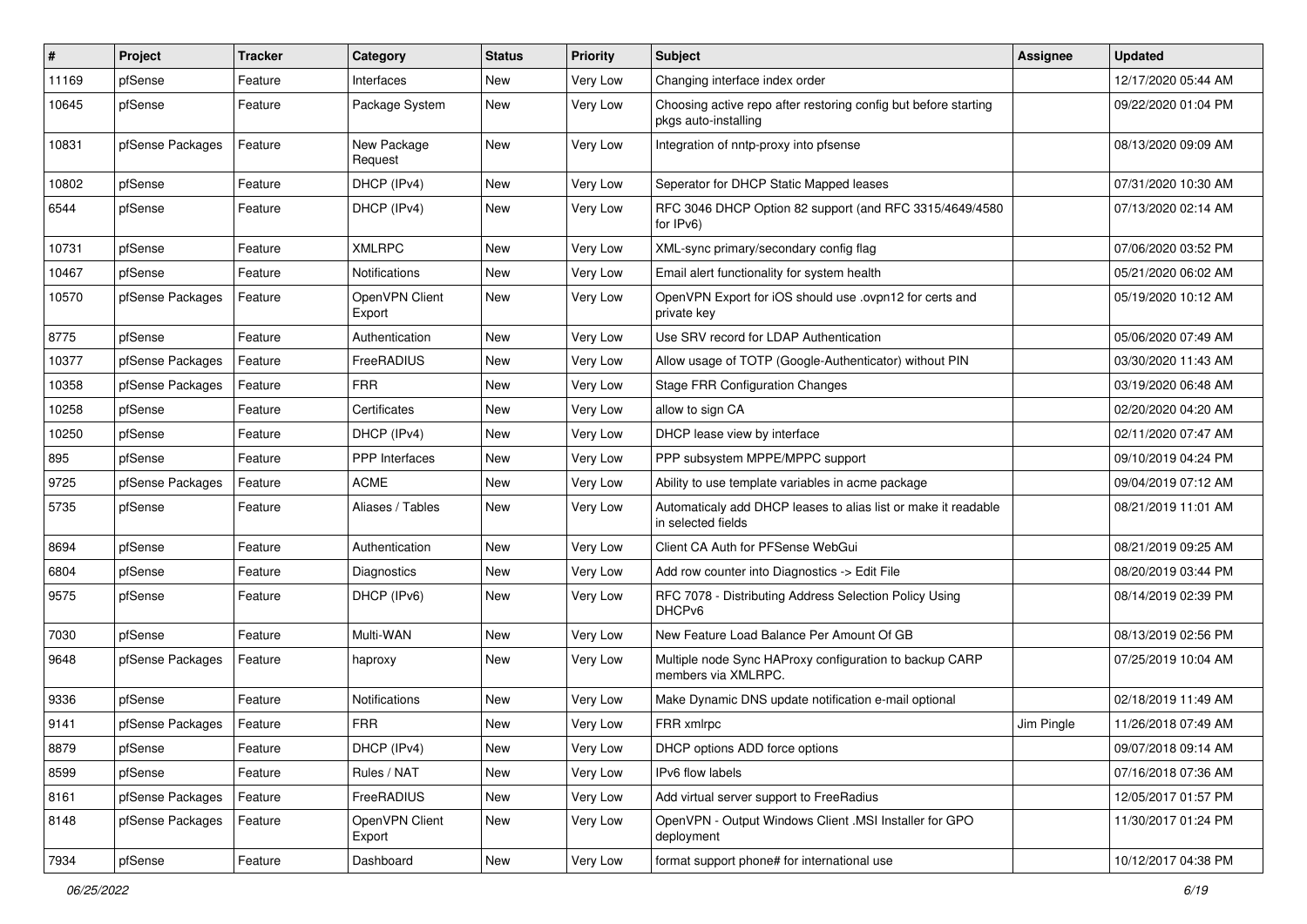| #     | <b>Project</b>   | <b>Tracker</b> | Category                    | <b>Status</b>                 | <b>Priority</b> | <b>Subject</b>                                                                                               | <b>Assignee</b> | <b>Updated</b>      |
|-------|------------------|----------------|-----------------------------|-------------------------------|-----------------|--------------------------------------------------------------------------------------------------------------|-----------------|---------------------|
| 7718  | pfSense          | Feature        | Dynamic DNS                 | New                           | Very Low        | Hostname for Custom DynDNS Updater.                                                                          |                 | 07/24/2017 10:05 AM |
| 7608  | pfSense Packages | Feature        | FreeRADIUS                  | <b>New</b>                    | Very Low        | Captive Portal amount of traffic Account + Free Radius+Mysql                                                 |                 | 05/28/2017 09:08 AM |
| 5835  | pfSense          | Feature        | OpenVPN                     | <b>New</b>                    | Very Low        | Improve OpenVPN client gateway detection in edge cases<br>where the remote does not send gateway information |                 | 03/20/2016 12:29 AM |
| 13294 | pfSense          | Feature        | Gateways                    | <b>New</b>                    | Low             | Change gateway name                                                                                          |                 | 06/22/2022 06:07 PM |
| 13168 | pfSense          | Feature        | Dashboard                   | New                           | Low             | Multiple Dashboard views for a single user                                                                   |                 | 05/16/2022 07:53 AM |
| 12813 | pfSense          | Feature        | Installer                   | <b>New</b>                    | Low             | Recover extra data in the installer                                                                          |                 | 02/17/2022 07:52 AM |
| 10395 | pfSense          | Feature        | Dashboard                   | <b>New</b>                    | Low             | Add Dashboard System Information support for more PC<br>Engines APU boards                                   |                 | 02/17/2022 01:02 AM |
| 10466 | pfSense Packages | Feature        | Suricata                    | <b>New</b>                    | Low             | Add checkbox to Suricata blocked host view to resolve all<br>resolvable IP's automatically                   |                 | 02/02/2022 06:04 PM |
| 12736 | pfSense Packages | Feature        | pfBlockerNG                 | New                           | Low             | Allow custom cron intervals                                                                                  |                 | 01/30/2022 08:55 PM |
| 11588 | pfSense          | Feature        | WireGuard                   | <b>New</b>                    | Low             | Automatically suggest next IP address in Wireguard interface<br>subnet when creating a peer                  |                 | 12/22/2021 03:35 AM |
| 12564 | pfSense          | Feature        | Aliases / Tables            | New                           | Low             | add column to show that an Alias is in use by or not                                                         |                 | 12/04/2021 07:25 PM |
| 12551 | pfSense          | Feature        | <b>DNS Resolver</b>         | <b>New</b>                    | Low             | Add ability to set DNS resolver search domain list                                                           |                 | 12/01/2021 11:18 AM |
| 12248 | pfSense          | Feature        | Package System              | New                           | Low             | Package Update Availability Notification                                                                     |                 | 11/28/2021 10:02 AM |
| 11440 | pfSense          | Feature        | Web Interface               | <b>New</b>                    | Low             | Expand collapsed sections by clicking anywhere on header                                                     |                 | 10/28/2021 01:35 PM |
| 12370 | pfSense          | Feature        | Rules / NAT                 | <b>New</b>                    | Low             | Add limiters to Queue column on firewall rule list                                                           |                 | 09/14/2021 07:37 AM |
| 12369 | pfSense Packages | Feature        | Mail report                 | <b>New</b>                    | Low             | Skip If No Content issue                                                                                     |                 | 09/14/2021 06:40 AM |
| 12343 | pfSense          | Feature        | Diagnostics                 | New                           | Low             | Real time traffic monitoring                                                                                 |                 | 09/06/2021 01:26 PM |
| 628   | pfSense          | Feature        | Web Interface               | <b>New</b>                    | Low             | Ability to specify listen IP address of management services<br>(SSH, web interface)                          |                 | 07/09/2021 01:21 PM |
| 11837 | pfSense Packages | Feature        | <b>FRR</b>                  | <b>New</b>                    | Low             | Increase field length of FRR Networks in Access Lists and<br><b>Prefix Lists</b>                             |                 | 04/22/2021 07:10 AM |
| 11589 | pfSense          | Feature        | <b>Traffic Graphs</b>       | <b>Pull Request</b><br>Review | Low             | Fix iftop experimental traffic fetcher, unify and improve output<br>style                                    |                 | 03/03/2021 03:30 PM |
| 11438 | pfSense          | Feature        | Hardware / Drivers          | New                           | Low             | Allow multiple cryptographic accelerator modules to be loaded<br>at the same time                            |                 | 02/18/2021 12:40 PM |
| 11369 | pfSense          | Feature        | <b>Operating System</b>     | <b>New</b>                    | Low             | add Enabling IPv6 Source Address Validation support                                                          |                 | 02/04/2021 10:03 AM |
| 11270 | pfSense          | Feature        | <b>VPN (Multiple Types)</b> | New                           | Low             | Consider integrating Nebula mesh VPN                                                                         |                 | 01/20/2021 03:34 PM |
| 11213 | pfSense          | Feature        | Gateways                    | <b>New</b>                    | Low             | Option to mark gateway as down directly from Table                                                           |                 | 01/03/2021 07:09 AM |
| 10918 | pfSense          | Feature        | Aliases / Tables            | New                           | Low             | IP Aliases de-duplication                                                                                    |                 | 12/13/2020 11:37 PM |
| 10280 | pfSense          | Feature        | Dashboard                   | New                           | Low             | <b>DHCP Leases widget</b>                                                                                    |                 | 11/07/2020 09:18 PM |
| 11026 | pfSense Packages | Feature        | FreeRADIUS                  | New                           | Low             | Feedback on Packages - FreeRADIUS package                                                                    |                 | 11/02/2020 07:21 AM |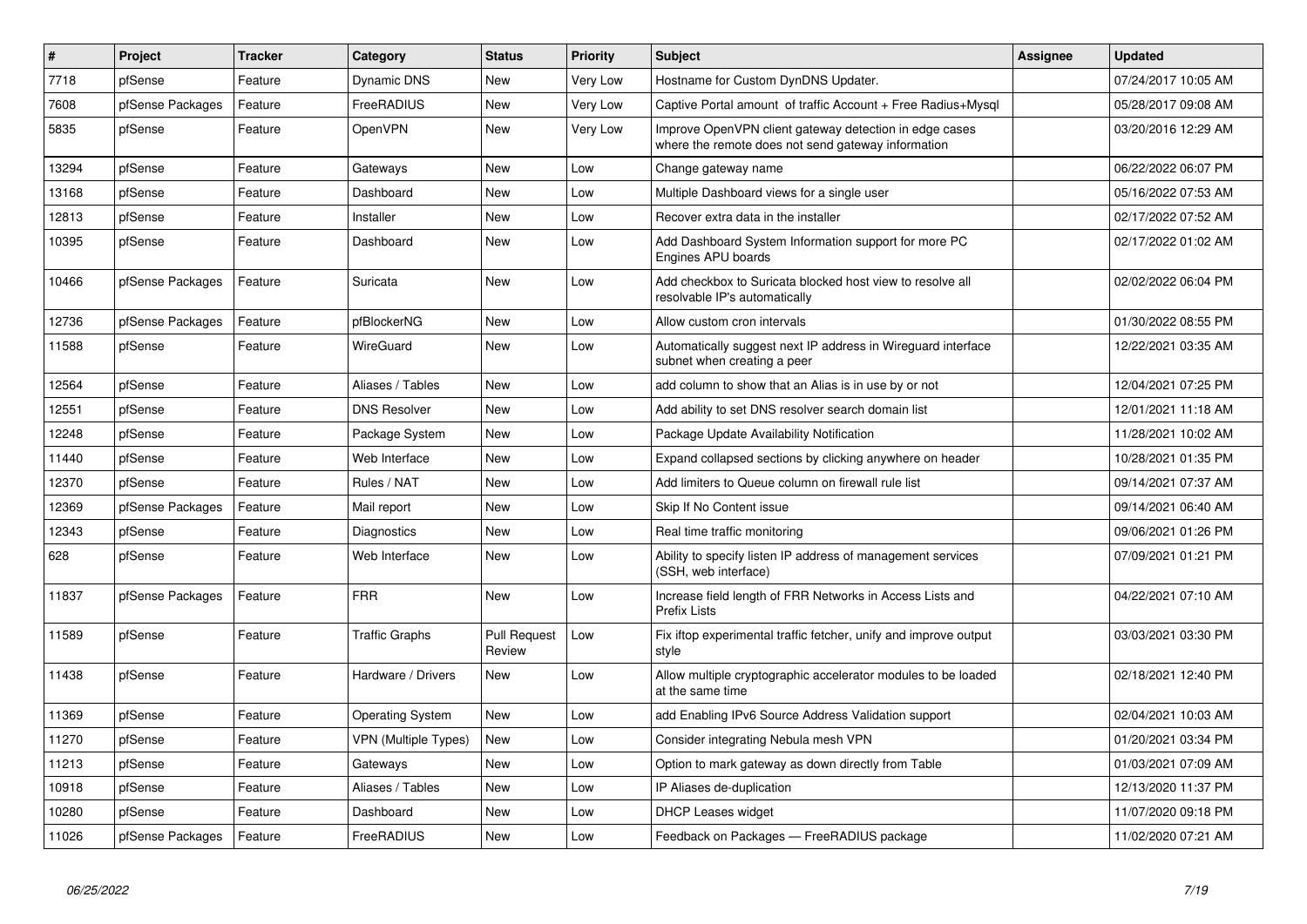| #     | <b>Project</b>   | <b>Tracker</b> | Category                 | <b>Status</b> | <b>Priority</b> | <b>Subject</b>                                                                                                                        | <b>Assignee</b> | <b>Updated</b>      |
|-------|------------------|----------------|--------------------------|---------------|-----------------|---------------------------------------------------------------------------------------------------------------------------------------|-----------------|---------------------|
| 11004 | pfSense          | Feature        | DHCP (IPv4)              | New           | Low             | DHCP reservations with no IP address show entries in DHCP<br>leases                                                                   |                 | 10/26/2020 07:22 AM |
| 10995 | pfSense          | Feature        | <b>Operating System</b>  | New           | Low             | Remove VMware MSI-X from the PCI blacklist.                                                                                           |                 | 10/20/2020 11:40 AM |
| 9970  | pfSense          | Feature        | <b>Captive Portal</b>    | New           | Low             | Captive Portal and SAML2 Integration                                                                                                  | Mauro Braggio   | 10/12/2020 07:39 AM |
| 9718  | pfSense          | Feature        | Diagnostics              | <b>New</b>    | Low             | Make diag_states_summary table sortable                                                                                               |                 | 10/06/2020 09:12 AM |
| 9717  | pfSense          | Feature        | Web Interface            | New           | Low             | Search box for pfsense?                                                                                                               |                 | 07/05/2020 02:14 PM |
| 10472 | pfSense Packages | Feature        | Suricata                 | New           | Low             | Blocked host alert table break out by timestamp and type to<br>allow sorting by date                                                  |                 | 04/17/2020 12:46 PM |
| 10312 | pfSense          | Feature        | Rules / NAT              | New           | Low             | Reordering of NAT rules without dragging                                                                                              |                 | 03/03/2020 07:28 AM |
| 10204 | pfSense          | Feature        | Interfaces               | <b>New</b>    | Low             | Possible clarification of Track IPv6 Interface Subnet ID                                                                              |                 | 01/23/2020 01:04 PM |
| 10144 | pfSense          | Feature        | Web Interface            | New           | Low             | Default Sort Order, DHCP Leases                                                                                                       |                 | 12/31/2019 06:47 PM |
| 7078  | pfSense          | Feature        | <b>OpenVPN</b>           | New           | Low             | Allow reordering of client specific overrides in OpenVPN                                                                              |                 | 11/21/2019 02:48 PM |
| 4195  | pfSense          | Feature        | Aliases / Tables         | <b>New</b>    | Low             | Aliases: sections                                                                                                                     |                 | 08/21/2019 11:01 AM |
| 7441  | pfSense          | Feature        | DHCP (IPv4)              | New           | Low             | Display start/end times for Static Mapping leases on DHCP<br>Leases/DHCPv6 Leases                                                     |                 | 08/21/2019 10:48 AM |
| 7442  | pfSense          | Feature        | Diagnostics              | New           | Low             | Suggestions for Diagnostics / ARP Table and Diagnostics / NDP<br>Table                                                                |                 | 08/21/2019 09:27 AM |
| 7459  | pfSense          | Feature        | Diagnostics              | <b>New</b>    | Low             | 'Refresh" button for Diagnostics/Tables display                                                                                       |                 | 08/21/2019 09:27 AM |
| 8316  | pfSense          | Feature        | Rules / NAT              | New           | Low             | expiration date when creating new rules                                                                                               |                 | 08/21/2019 09:11 AM |
| 6842  | pfSense          | Feature        | Package System           | New           | Low             | Package Manager progress bar should indicate overall progress                                                                         |                 | 08/21/2019 08:55 AM |
| 7181  | pfSense          | Feature        | Rules / NAT              | <b>New</b>    | Low             | Add Top and Add Bottom on Seperator                                                                                                   |                 | 08/21/2019 08:55 AM |
| 5567  | pfSense          | Feature        | Dashboard                | New           | Low             | CARP status widget does not update in real time                                                                                       |                 | 08/20/2019 03:33 PM |
| 3162  | pfSense          | Feature        | <b>PPP</b> Interfaces    | New           | Low             | <b>MLPPP Status of connections</b>                                                                                                    |                 | 08/20/2019 10:20 AM |
| 4914  | pfSense          | Feature        | Diagnostics              | New           | Low             | <b>Packet Capture Settings</b>                                                                                                        |                 | 08/20/2019 08:51 AM |
| 7902  | pfSense Packages | Feature        | OpenVPN Client<br>Export | New           | Low             | allow vpn client export of other to be a blank field                                                                                  |                 | 08/19/2019 03:33 PM |
| 7683  | pfSense Packages | Feature        | New Package<br>Request   | <b>New</b>    | Low             | Splunk Universal Forwarder Package                                                                                                    |                 | 08/19/2019 02:54 PM |
| 2323  | pfSense          | Feature        | DHCP (IPv4)              | New           | Low             | GUI doesn't allow to configure DHCP server to serve IP<br>addresses belonging to subnets wich are not associated with an<br>interrace |                 | 08/19/2019 10:27 AM |
| 9293  | pfSense          | Feature        | Web Interface            | New           | Low             | Provide WebUI message (banner) prior to login                                                                                         |                 | 08/14/2019 02:39 PM |
| 8458  | pfSense          | Feature        | Dashboard                | New           | Low             | Allow reordering of interface widget                                                                                                  |                 | 08/14/2019 10:52 AM |
| 9085  | pfSense Packages | Feature        | OpenVPN Client<br>Export | New           | Low             | OpenVPN connect/disconnect scripts                                                                                                    |                 | 08/13/2019 09:15 AM |
| 8532  | pfSense          | Feature        | OpenVPN                  | New           | Low             | Ability to add metric to pushed routes                                                                                                |                 | 05/22/2018 07:45 AM |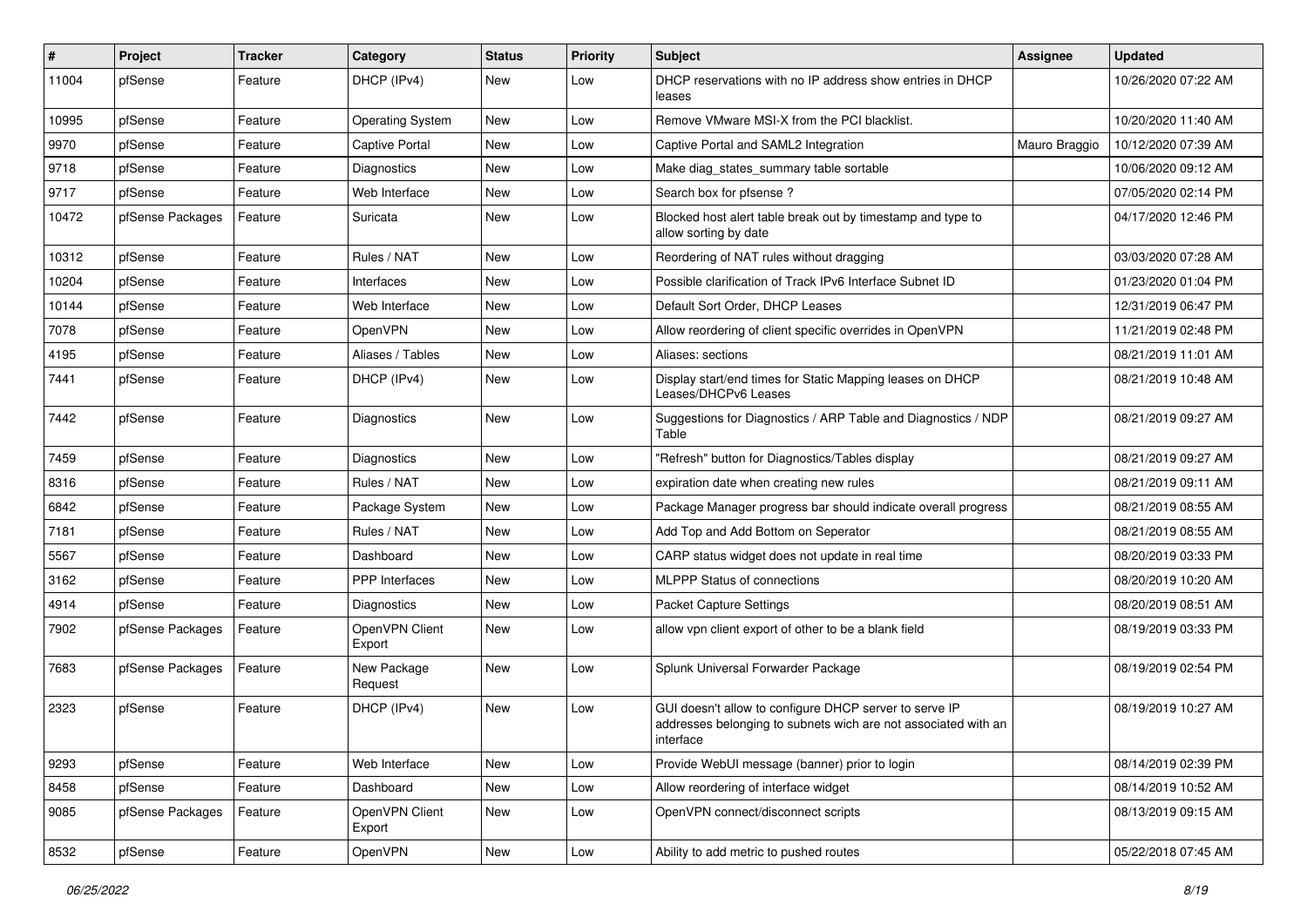| #     | Project          | <b>Tracker</b> | Category                  | <b>Status</b> | <b>Priority</b> | Subject                                                                              | <b>Assignee</b>     | <b>Updated</b>      |
|-------|------------------|----------------|---------------------------|---------------|-----------------|--------------------------------------------------------------------------------------|---------------------|---------------------|
| 8474  | pfSense          | Feature        | <b>High Availability</b>  | New           | Low             | Easier Conversion to HA Pair from Existing Non-HA Firewall                           |                     | 04/19/2018 11:52 PM |
| 7495  | pfSense          | Feature        | <b>DNS Resolver</b>       | New           | Low             | Ability to set TTL for local for Unbound host overrides and dhcp<br>leases           |                     | 03/06/2018 09:46 AM |
| 7688  | pfSense          | Feature        | Backup / Restore          | <b>New</b>    | Low             | AutoConfigBackup - Info Icon - username only                                         |                     | 10/22/2017 10:46 AM |
| 1219  | pfSense          | Feature        | Developer Tools           | <b>New</b>    | Low             | Ship DTRACE enabled kernels in the images                                            |                     | 07/26/2017 03:14 AM |
| 7531  | pfSense          | Feature        | Package System            | New           | Low             | pkg behavior when encountering invalid SSL certificate                               |                     | 05/08/2017 06:57 PM |
| 7365  | pfSense          | Feature        | Logging                   | New           | Low             | Pass firewall/filter rule set through logging for centralized<br>loggers to key on   |                     | 03/07/2017 10:44 AM |
| 4234  | pfSense          | Feature        | <b>IPsec</b>              | Assigned      | Low             | allow for strict user <> cn validation of mobile ipsec users when<br>using rsa+xauth |                     | 01/24/2017 06:11 AM |
| 3859  | pfSense          | Feature        | <b>Gateway Monitoring</b> | <b>New</b>    | Low             | Make it possible to set the source IP address for gateway<br>monitoring              |                     | 11/06/2016 10:12 PM |
| 6608  | pfSense          | Feature        | Backup / Restore          | New           | Low             | backup and restore dhcp                                                              |                     | 07/13/2016 04:09 PM |
| 4165  | pfSense          | Feature        | Rules / NAT               | New           | Low             | Allow for security zones when defining interfaces and firewall<br>rules.             |                     | 02/06/2016 04:35 AM |
| 290   | pfSense          | Feature        | Multi-WAN                 | <b>New</b>    | Low             | Add Multi-WAN awareness to UPnP                                                      |                     | 01/06/2016 05:24 PM |
| 5307  | pfSense          | Feature        | <b>RRD Graphs</b>         | New           | Low             | Add logarithmic scale option to RRD graphs                                           |                     | 10/14/2015 07:37 AM |
| 4724  | pfSense          | Feature        | <b>Captive Portal</b>     | New           | Low             | Captive Portal Status Add Client Hostname                                            |                     | 05/22/2015 08:38 AM |
| 4374  | pfSense          | Feature        | <b>Notifications</b>      | <b>New</b>    | Low             | Add timestamps to notification e-mails                                               |                     | 02/05/2015 12:43 AM |
| 3943  | pfSense          | Feature        | <b>Operating System</b>   | New           | Low             | pf - divert-reply not implemented (usefull for haproxy)                              |                     | 10/16/2014 06:42 PM |
| 2357  | pfSense          | Feature        | Interfaces                | <b>New</b>    | Low             | Support Dual Stack Lite                                                              |                     | 05/13/2014 09:39 PM |
| 2545  | pfSense          | Feature        | Captive Portal            | New           | Low             | CaptivePortal: Custom "Re-authenticate every x minutes"                              |                     | 07/08/2012 05:21 PM |
| 84    | pfSense          | Feature        | Web Interface             | New           | Low             | Nightly Filter Summary E-Mail                                                        | Jim Pingle          | 04/03/2010 06:22 PM |
| 12546 | pfSense Plus     | Feature        | Authentication            | <b>New</b>    | Normal          | Add 2FA Support to pfSense Plus Local Database<br>Authentication                     |                     | 06/25/2022 05:30 PM |
| 13296 | pfSense          | Feature        | DHCP (IPv6)               | New           | Normal          | Add support for DHCP6 OPTION_PD_EXCLUDE (RFC 6603)                                   |                     | 06/24/2022 10:10 PM |
| 13297 | pfSense          | Feature        | Routing                   | New           | Normal          | Support for Gateway Groups as Static Route destinations                              |                     | 06/24/2022 07:41 AM |
| 13293 | pfSense          | Feature        | OpenVPN                   | New           | Normal          | Option to set auth-gen-token in OpenVPN GUI                                          |                     | 06/21/2022 02:35 PM |
| 13292 | pfSense Packages | Feature        | ACME                      | <b>New</b>    | Normal          | Separator                                                                            |                     | 06/21/2022 12:06 PM |
| 13287 | pfSense          | Feature        | Configuration<br>Backend  | New           | Normal          | Encode OpenVPN Custom Options                                                        |                     | 06/20/2022 10:33 AM |
| 13284 | pfSense Packages | Feature        | FreeRADIUS                | New           | Normal          | Option to define "Issuer" in OPT configuration.                                      | Jakob<br>Nordgarden | 06/19/2022 12:10 PM |
| 13256 | pfSense          | Feature        | DHCP (IPv4)               | New           | Normal          | Better handling of duplicate IPs in static DHCP assignments                          |                     | 06/11/2022 04:51 PM |
| 13264 | pfSense          | Feature        | <b>IPsec</b>              | New           | Normal          | IPSec Phase2 select multiple PFS key groups                                          |                     | 06/10/2022 04:29 PM |
| 13260 | pfSense          | Feature        | Authentication            | New           | Normal          | Add support for OpenVPN static-challenge                                             |                     | 06/09/2022 02:04 PM |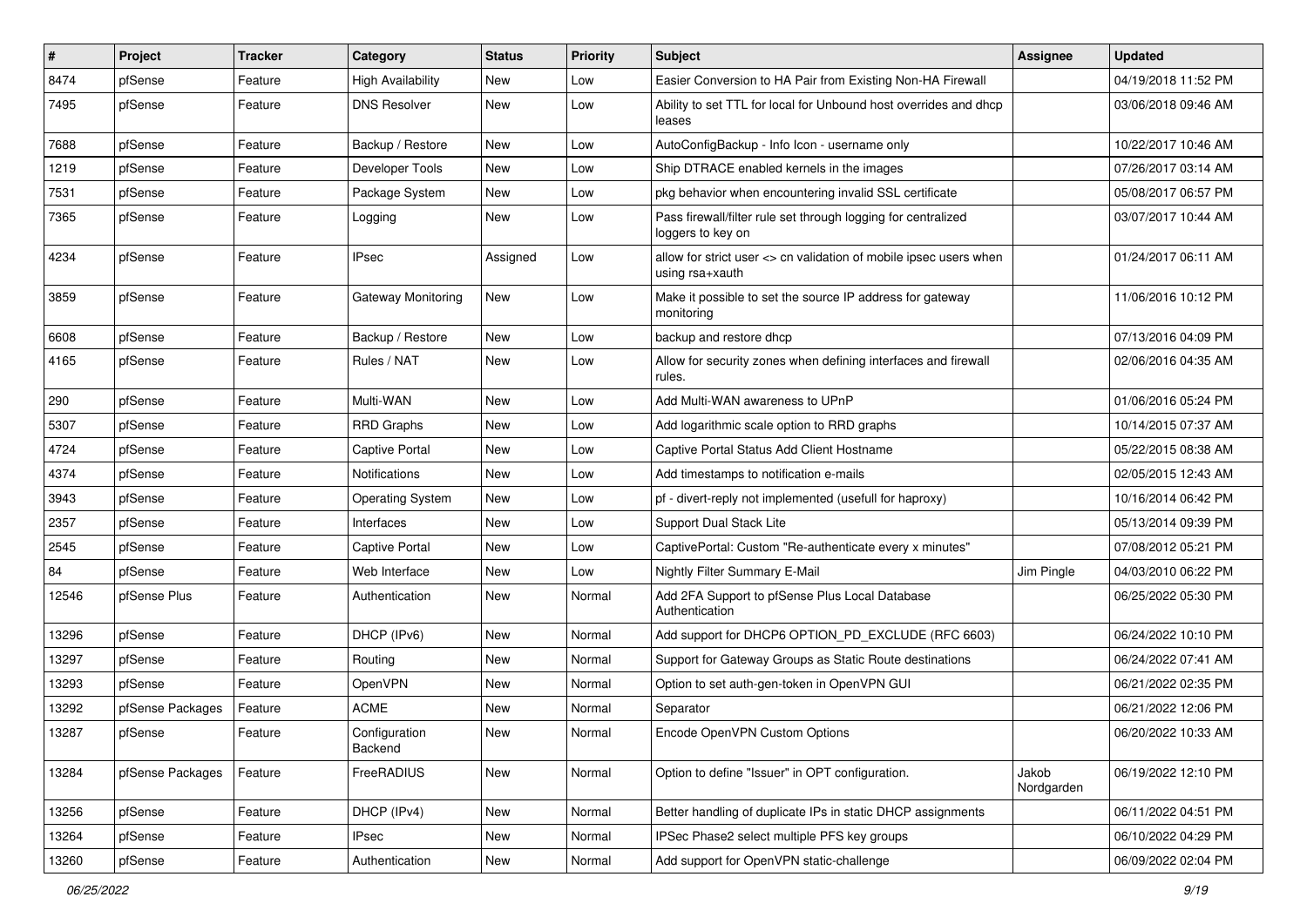| $\sharp$ | Project          | <b>Tracker</b> | Category                  | <b>Status</b>                   | Priority | Subject                                                                                            | <b>Assignee</b>     | <b>Updated</b>      |
|----------|------------------|----------------|---------------------------|---------------------------------|----------|----------------------------------------------------------------------------------------------------|---------------------|---------------------|
| 12963    | pfSense Packages | Feature        | Nmap                      | Feedback                        | Normal   | Run nmap scans in the background                                                                   | Jim Pingle          | 06/06/2022 06:55 PM |
| 13245    | pfSense          | Feature        | Aliases / Tables          | <b>Pull Request</b><br>Review   | Normal   | Type column on Alias lists                                                                         | Jim Pingle          | 06/06/2022 07:09 AM |
| 13246    | pfSense Packages | Feature        | iperf                     | New                             | Normal   | iperf3 service controls do not work                                                                |                     | 06/05/2022 06:51 PM |
| 13244    | pfSense          | Feature        | Web Interface             | New                             | Normal   | Add help text under Timezone settings in the GUI                                                   |                     | 06/03/2022 01:00 PM |
| 13242    | pfSense          | Feature        | <b>Gateway Monitoring</b> | New                             | Normal   | Enhancements to static route creation/deletion for dpinger<br>monitor IPs                          |                     | 06/03/2022 11:20 AM |
| 10818    | pfSense Packages | Feature        | New Package<br>Request    | New                             | Normal   | <b>UDP Broadcast Relay</b>                                                                         |                     | 05/31/2022 02:13 AM |
| 10242    | pfSense Packages | Feature        | New Package<br>Request    | New                             | Normal   | E2guardian Web filtering package                                                                   | <b>Viktor Gurov</b> | 05/30/2022 10:40 AM |
| 12534    | pfSense Plus     | Feature        | Hardware / Drivers        | New                             | Normal   | Generate a ISO Image for Remote Restore of pfSense Plus on<br>the XG-1537 and 1541 units with IPMI |                     | 05/30/2022 10:28 AM |
| 8173     | pfSense          | Feature        | Interfaces                | New                             | Normal   | dhcp6c - RAW Options                                                                               |                     | 05/29/2022 05:34 PM |
| 12658    | pfSense Packages | Feature        | darkstat                  | New                             | Normal   | Adding prometheus metrics to darkstat                                                              |                     | 05/27/2022 09:44 PM |
| 1831     | pfSense          | Feature        | <b>Captive Portal</b>     | New                             | Normal   | Captive portal IPv6 support                                                                        | Reid<br>Linnemann   | 05/25/2022 07:57 AM |
| 9536     | pfSense          | Feature        | DHCP (IPv6)               | New                             | Normal   | Support dynamic prefix in DHCPv6 Server                                                            |                     | 05/25/2022 04:27 AM |
| 13207    | pfSense Packages | Feature        | pfBlockerNG               | <b>New</b>                      | Normal   | The feed column on the Alerts page is confusing                                                    |                     | 05/24/2022 04:56 AM |
| 13201    | pfSense Packages | Feature        | pfBlockerNG               | New                             | Normal   | Add FireHol Security IP Feeds                                                                      |                     | 05/23/2022 06:34 AM |
| 13200    | pfSense Packages | Feature        | pfBlockerNG               | <b>New</b>                      | Normal   | Custom DNS Servers for Alert settings                                                              |                     | 05/23/2022 06:16 AM |
| 13196    | pfSense Packages | Feature        | pfBlockerNG               | New                             | Normal   | remove NoVirusThanks feed                                                                          |                     | 05/23/2022 06:05 AM |
| 13198    | pfSense Packages | Feature        | pfBlockerNG               | New                             | Normal   | Dark Theme Styling issues - Alerts White bar                                                       |                     | 05/23/2022 06:05 AM |
| 13199    | pfSense Packages | Feature        | pfBlockerNG               | New                             | Normal   | Feed groups should not have the first listing in the group bar                                     |                     | 05/23/2022 06:03 AM |
| 13197    | pfSense Packages | Feature        | pfBlockerNG               | New                             | Normal   | Put a Single donation link and a proper patreon lin in the<br>pfBlocker Support Banner / Widget    |                     | 05/23/2022 05:35 AM |
| 13195    | pfSense Packages | Feature        | pfBlockerNG               | <b>New</b>                      | Normal   | Dedicated website for Feed mangement - Community Driven                                            |                     | 05/23/2022 05:22 AM |
| 12768    | pfSense          | Feature        | Upgrade                   | New                             | Normal   | pfSense-repo: Make sure default config file exists                                                 |                     | 05/17/2022 02:32 PM |
| 13124    | pfSense          | Feature        | Web Interface             | <b>Pull Request</b><br>Review   | Normal   | Option to wait for interface selection before displaying firewall<br>rules                         |                     | 05/17/2022 02:15 PM |
| 13165    | pfSense          | Feature        | Dashboard                 | Pull Request   Normal<br>Review |          | Feat: live update for Services dashboard widget                                                    |                     | 05/15/2022 01:48 AM |
| 13160    | pfSense Packages | Feature        | Status_Monitoring         | <b>Pull Request</b><br>Review   | Normal   | Option to sort monitoring graph views                                                              |                     | 05/13/2022 12:06 PM |
| 13135    | pfSense Packages | Feature        | pfBlockerNG               | New                             | Normal   | Add dibdot DoH-IP-blocklists feeds                                                                 | Viktor Gurov        | 05/08/2022 01:50 AM |
| 13138    | pfSense Packages | Feature        | pfBlockerNG               | New                             | Normal   | DNS over HTTPS/TLS Blocking should be removed from<br>SafeSearch                                   |                     | 05/07/2022 02:52 AM |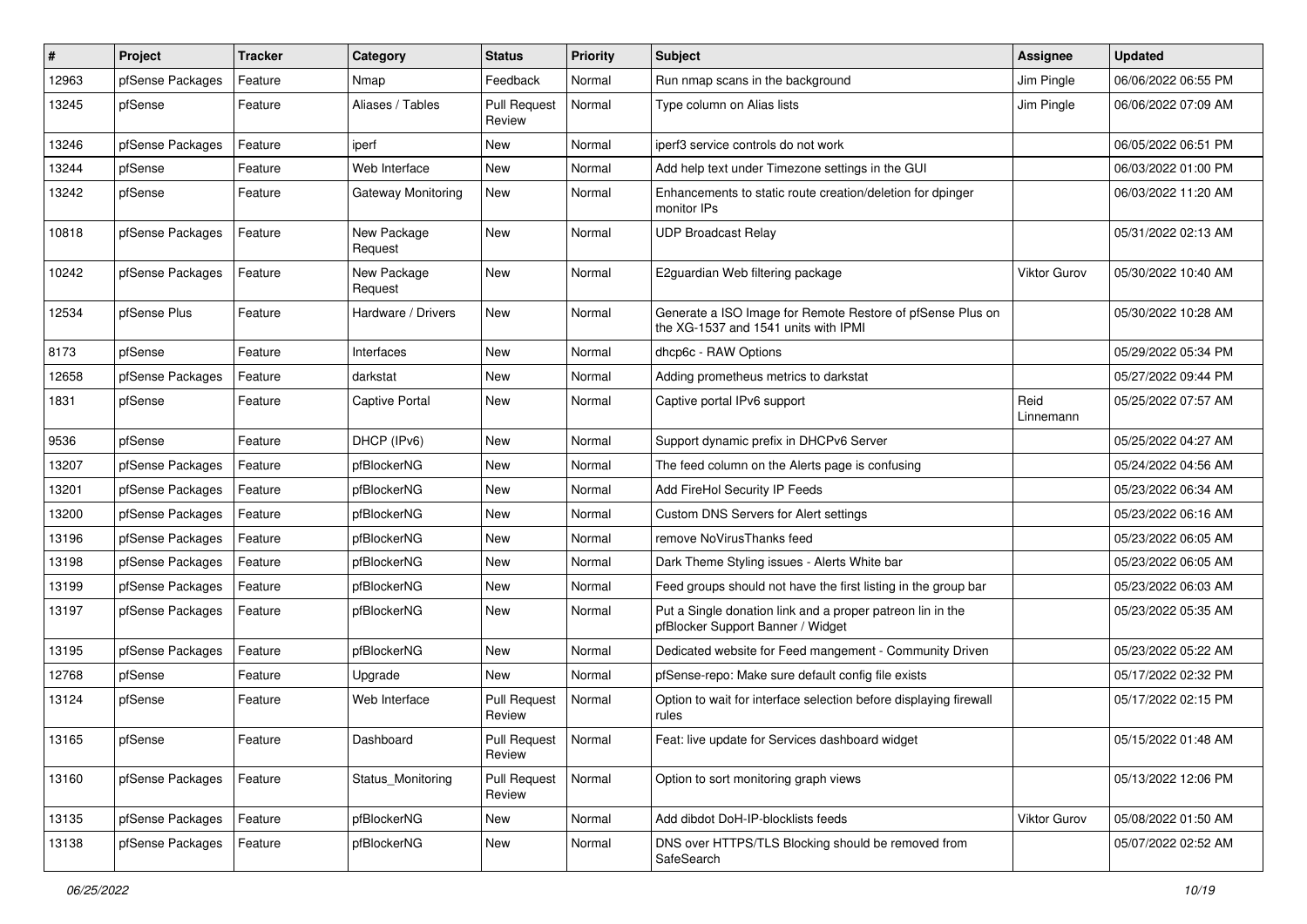| #     | Project          | <b>Tracker</b> | Category                | <b>Status</b>                 | <b>Priority</b> | Subject                                                                               | <b>Assignee</b>     | <b>Updated</b>      |
|-------|------------------|----------------|-------------------------|-------------------------------|-----------------|---------------------------------------------------------------------------------------|---------------------|---------------------|
| 13137 | pfSense Packages | Feature        | pfBlockerNG             | New                           | Normal          | ckuethe/doh-blocklist.txt add to DoH feeds                                            |                     | 05/07/2022 02:39 AM |
| 13136 | pfSense Packages | Feature        | pfBlockerNG             | <b>New</b>                    | Normal          | Add crypt0rr DNS-over-HTTPS (DOH) provider list feeds                                 |                     | 05/07/2022 02:27 AM |
| 13063 | pfSense Packages | Feature        | Cellular                | <b>Pull Request</b><br>Review | Normal          | Cellular package shall support more modems and NMEA port                              |                     | 05/06/2022 02:38 PM |
| 13096 | pfSense Packages | Feature        | Snort                   | Feedback                      | Normal          | Improve robustness of Snort Rules Update Log size limitation<br>logic                 | <b>Bill Meeks</b>   | 04/25/2022 12:22 PM |
| 13094 | pfSense          | Feature        | Packet Capture          | <b>Pull Request</b><br>Review | Normal          | Allow packet capture filtering in tagged packets                                      | Marcos<br>Mendoza   | 04/24/2022 06:06 PM |
| 13091 | pfSense          | Feature        | OpenVPN                 | New                           | Normal          | RFE: Ability to specify the order of OpenVPN Authentication<br>servers                |                     | 04/22/2022 04:30 PM |
| 13085 | pfSense          | Feature        | OpenVPN                 | <b>Pull Request</b><br>Review | Normal          | OpenVPN: expose NBDD servers in GUI + fix GUI bugs                                    | Jim Pingle          | 04/22/2022 11:09 AM |
| 9721  | pfSense Packages | Feature        | Squid                   | Feedback                      | Normal          | add squidclient -h 127.0.0.1 mgr:info output to Diagnostics /<br>Squid and status.php | <b>Viktor Gurov</b> | 04/22/2022 02:21 AM |
| 9982  | pfSense Packages | Feature        | Squid                   | Feedback                      | Normal          | basic Idap auth TLS connection                                                        | <b>Viktor Gurov</b> | 04/22/2022 02:21 AM |
| 10779 | pfSense Packages | Feature        | haproxy                 | Feedback                      | Normal          | HAProxy SSL/TLS Compatibility Mode                                                    | <b>Viktor Gurov</b> | 04/22/2022 02:20 AM |
| 10871 | pfSense Packages | Feature        | FreeRADIUS              | Feedback                      | Normal          | Extra time period counters for SQL backend                                            | <b>Viktor Gurov</b> | 04/22/2022 02:19 AM |
| 10908 | pfSense Packages | Feature        | FreeRADIUS              | Feedback                      | Normal          | FreeRADIUS server certificate not using full CA chain                                 | <b>Viktor Gurov</b> | 04/22/2022 02:19 AM |
| 10796 | pfSense Packages | Feature        | Cellular                | Feedback                      | Normal          | Huawei ME909u-521 support                                                             |                     | 04/21/2022 12:40 PM |
| 9916  | pfSense Packages | Feature        | <b>BIND</b>             | Feedback                      | Normal          | Check allow-transfer in custom option when the zone is slave                          |                     | 04/21/2022 12:40 PM |
| 9762  | pfSense Packages | Feature        | Squid                   | Feedback                      | Normal          | Squid Reverse Proxy Change redir domain(s) to use regex                               |                     | 04/21/2022 12:40 PM |
| 10909 | pfSense Packages | Feature        | <b>PIMD</b>             | New                           | Normal          | #define MAXVIFS 32 to 64                                                              |                     | 04/21/2022 12:39 PM |
| 10297 | pfSense Packages | Feature        | FreeRADIUS              | Assigned                      | Normal          | IPv6 user attributes                                                                  |                     | 04/21/2022 12:39 PM |
| 9544  | pfSense          | Feature        | Routing                 | <b>New</b>                    | Normal          | Enable RADIX_MPATH                                                                    |                     | 04/21/2022 12:39 PM |
| 9165  | pfSense          | Feature        | Authentication          | New                           | Normal          | only IPs can be added to sshguard whitelist                                           |                     | 04/21/2022 12:39 PM |
| 5510  | pfSense          | Feature        | Package System          | <b>New</b>                    | Normal          | Need a simple way to enable/disable package-installed services                        |                     | 04/21/2022 12:39 PM |
| 5074  | pfSense          | Feature        | Upgrade                 | New                           | Normal          | Standard release notes URLs to facilitate GUI viewing before<br>upgrade               |                     | 04/21/2022 12:39 PM |
| 1337  | pfSense          | Feature        | Interfaces              | Assigned                      | Normal          | VLANs with different MAC address than parent interface                                |                     | 04/21/2022 12:39 PM |
| 946   | pfSense          | Feature        | <b>IPsec</b>            | New                           | Normal          | Allow aliases to be used to define IPsec phase 2 networks                             |                     | 04/21/2022 12:39 PM |
| 790   | pfSense          | Feature        | <b>Operating System</b> | New                           | Normal          | Advanced options for dnsclient (resolv.conf)                                          |                     | 04/21/2022 12:39 PM |
| 2358  | pfSense          | Feature        | Rules / NAT             | New                           | Normal          | NAT64 Support                                                                         |                     | 04/16/2022 06:52 PM |
| 13054 | pfSense          | Feature        | Package System          | New                           | Normal          | Package plugin hook for web server configuration stanzas                              | Jim Pingle          | 04/12/2022 03:04 PM |
| 13044 | pfSense Packages | Feature        | Mail report             | New                           | Normal          | Customized reporting                                                                  |                     | 04/11/2022 09:22 AM |
| 13039 | pfSense Packages | Feature        | AWS VPC                 | New                           | Normal          | Handle transit gateway VPNs in the AWS VPN wizard                                     |                     | 04/11/2022 07:31 AM |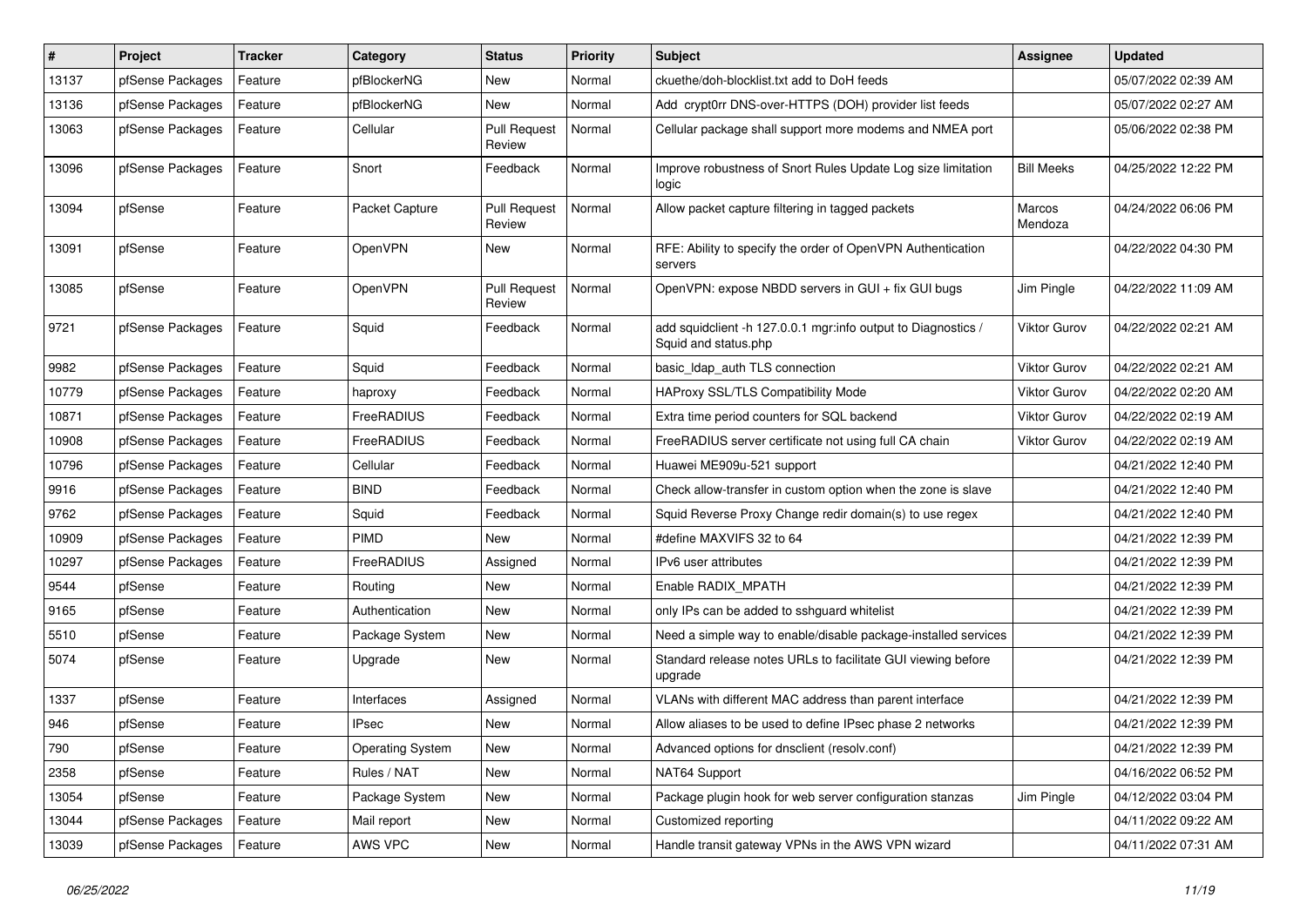| ∦     | Project          | <b>Tracker</b> | Category                | <b>Status</b> | <b>Priority</b> | Subject                                                                                                       | <b>Assignee</b> | <b>Updated</b>      |
|-------|------------------|----------------|-------------------------|---------------|-----------------|---------------------------------------------------------------------------------------------------------------|-----------------|---------------------|
| 12524 | pfSense Plus     | Feature        | <b>Operating System</b> | <b>New</b>    | Normal          | OpenSSL QAT Engine                                                                                            |                 | 04/10/2022 02:54 AM |
| 13017 | pfSense          | Feature        | Packet Capture          | New           | Normal          | Packet capture: add preview results while capture is running                                                  |                 | 04/09/2022 11:08 AM |
| 9833  | pfSense Packages | Feature        | <b>ACME</b>             | New           | Normal          | ACME: add ability to use custom ACME server                                                                   |                 | 04/07/2022 11:31 AM |
| 13009 | pfSense          | Feature        | OpenVPN                 | New           | Normal          | Add option for multiple remote addresses to OpenVPN Client                                                    |                 | 03/31/2022 12:42 PM |
| 1826  | pfSense          | Feature        | PPPoE Server            | <b>New</b>    | Normal          | PPPoE server IPv6 support                                                                                     |                 | 03/25/2022 04:25 PM |
| 7783  | pfSense          | Feature        | <b>Operating System</b> | <b>New</b>    | Normal          | Support for hosting VMs on pfSense using bhyve                                                                |                 | 03/25/2022 11:53 AM |
| 12882 | pfSense Packages | Feature        | pfBlockerNG             | Feedback      | Normal          | Add the option to specify CURLOPT_INTERFACE in<br>pfBlockerNG IPv4/IPv6 lists                                 |                 | 03/24/2022 11:16 AM |
| 11732 | pfSense Plus     | Feature        | Hardware / Drivers      | <b>New</b>    | Normal          | Add VXLAN Support to pfSense Plus                                                                             |                 | 03/15/2022 02:35 AM |
| 855   | pfSense          | Feature        | Multi-WAN               | New           | Normal          | Ability to selectively kill states on gateways recovery                                                       |                 | 03/11/2022 08:30 AM |
| 12918 | pfSense Packages | Feature        | pfBlockerNG             | New           | Normal          | pfBlockerNG-devel changes from xmlrpc sync do not take effect<br>immediately                                  |                 | 03/07/2022 02:29 PM |
| 12909 | pfSense Packages | Feature        | Suricata                | <b>New</b>    | Normal          | Convert Suricata GeoIP Lookup feature on ALERTS tab to use<br>local GeoIP2 database                           | Viktor Gurov    | 03/07/2022 08:28 AM |
| 12903 | pfSense          | Feature        | Notifications           | <b>New</b>    | Normal          | alternative authentication methods for email notifications?                                                   |                 | 03/07/2022 07:52 AM |
| 11827 | pfSense Packages | Feature        | <b>ACME</b>             | <b>New</b>    | Normal          | Please include acme deploy folder/scripts                                                                     |                 | 03/06/2022 04:31 AM |
| 5922  | pfSense          | Feature        | <b>SNMP</b>             | New           | Normal          | SNMP - enable SNMP v3 functionality                                                                           | Viktor Gurov    | 03/02/2022 02:40 PM |
| 11879 | pfSense Packages | Feature        | <b>ACME</b>             | Feedback      | Normal          | Add support for SSL.com ACME server                                                                           | Jim Pingle      | 03/02/2022 02:03 PM |
| 12889 | pfSense Packages | Feature        | <b>FRR</b>              | New           | Normal          | FRR GUI add set ipv6 next-hop global                                                                          |                 | 03/02/2022 06:10 AM |
| 4632  | pfSense          | Feature        | <b>Operating System</b> | New           | Normal          | Support for Multipath TCP (MPTCP)                                                                             | Jim Thompson    | 03/01/2022 05:39 AM |
| 12874 | pfSense          | Feature        | OpenVPN                 | <b>New</b>    | Normal          | OpenVPN RADIUS Framed-Pool                                                                                    |                 | 02/25/2022 02:24 PM |
| 12860 | pfSense Packages | Feature        | New Package<br>Request  | New           | Normal          | add mmc-utils package to all images                                                                           |                 | 02/24/2022 07:18 AM |
| 12859 | pfSense Packages | Feature        | Zabbix                  | New           | Normal          | Add Zabbix 6.0 LTS (agent and proxy) packages                                                                 |                 | 02/23/2022 07:11 AM |
| 12553 | pfSense          | Feature        | Backup / Restore        | New           | Normal          | Auto Config Backup: Allow selecting multiple backups for<br>deletion                                          |                 | 02/22/2022 04:27 AM |
| 12848 | pfSense          | Feature        | Dynamic DNS             | New           | Normal          | Evaluation of the DynDNS "Result Match" string                                                                |                 | 02/22/2022 02:01 AM |
| 12812 | pfSense Packages | Feature        | arpwatch                | New           | Normal          | Would it be helpful if the FreeBSD net-mgmt/arpwatch port had<br>an option to use mail/dma for mail delivery? |                 | 02/16/2022 06:09 PM |
| 11931 | pfSense Packages | Feature        | <b>ACME</b>             | New           | Normal          | Add support for validating a domain's ownership via Google<br>Cloud Cloud DNS                                 |                 | 02/15/2022 03:18 AM |
| 12329 | pfSense Packages | Feature        | Avahi                   | New           | Normal          | Add optional floating firewall rules for IPv4 and IPv6                                                        |                 | 02/09/2022 04:43 PM |
| 12748 | pfSense Packages | Feature        | Suricata                | New           | Normal          | Suricata blocked page timestamp breakout to it's own sortable<br>column                                       |                 | 02/01/2022 12:06 PM |
| 12656 | pfSense Packages | Feature        | New Package<br>Request  | New           | Normal          | <b>NextDNS</b>                                                                                                |                 | 01/31/2022 01:50 AM |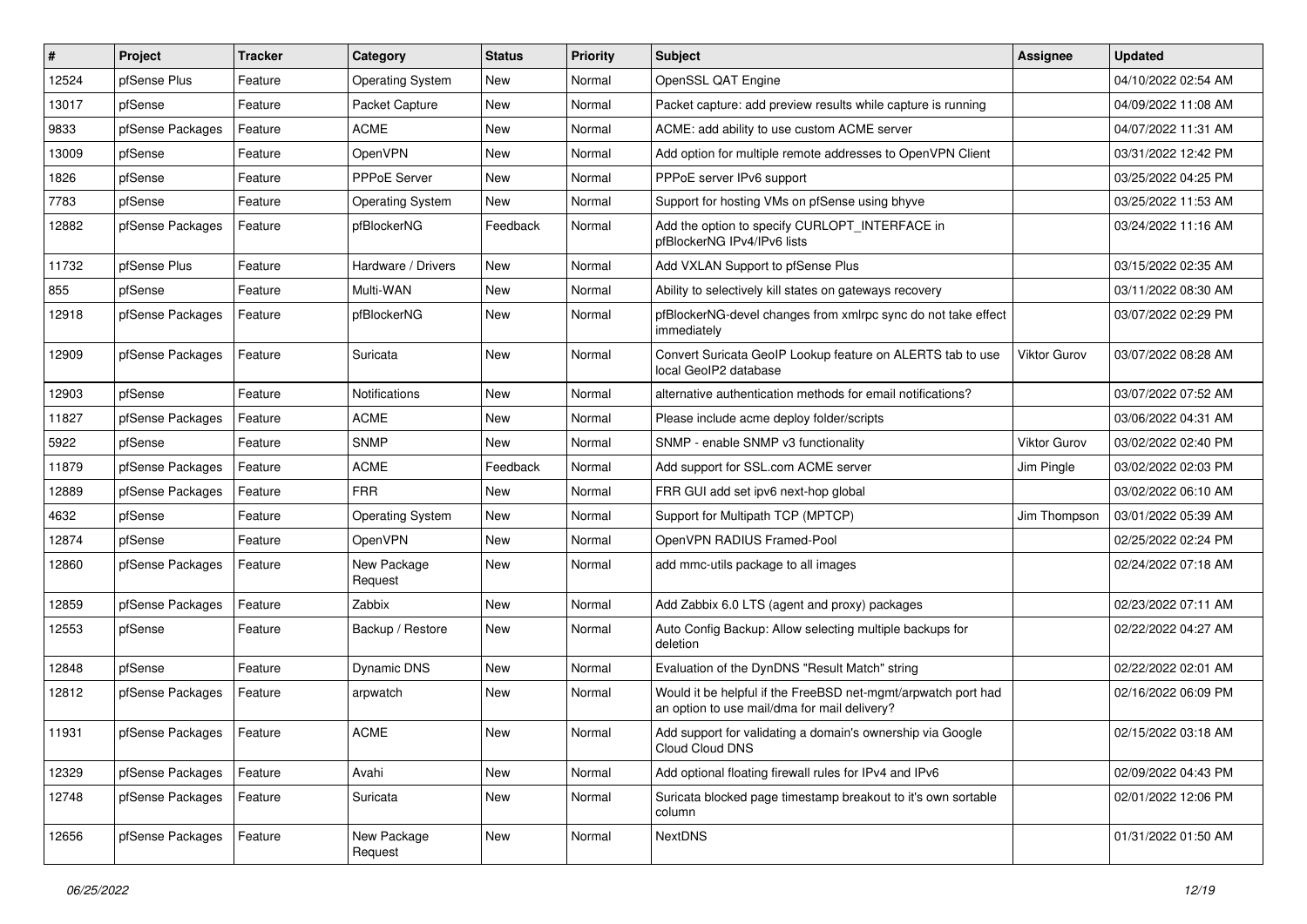| $\vert$ # | <b>Project</b>   | <b>Tracker</b> | Category               | <b>Status</b>                 | <b>Priority</b> | <b>Subject</b>                                                            | <b>Assignee</b>       | <b>Updated</b>      |
|-----------|------------------|----------------|------------------------|-------------------------------|-----------------|---------------------------------------------------------------------------|-----------------------|---------------------|
| 9700      | pfSense Packages | Feature        | Squid                  | Feedback                      | Normal          | Secure Squid HTTPS Proxy                                                  |                       | 01/25/2022 06:39 PM |
| 12281     | pfSense Packages | Feature        | Nut                    | New                           | Normal          | Add support for Telegram/Pushover notifications                           | Viktor Gurov          | 01/24/2022 07:25 AM |
| 12711     | pfSense Packages | Feature        | Telegraf               | New                           | Normal          | Add InfluxDB V2 support                                                   |                       | 01/21/2022 02:54 AM |
| 10843     | pfSense          | Feature        | Authentication         | <b>New</b>                    | Normal          | Allow user manager settings to specify multiple authentication<br>servers |                       | 01/13/2022 07:22 AM |
| 12679     | pfSense          | Feature        | Interfaces             | New                           | Normal          | Remind user to update DHCPv6 range when changing interface<br>IPv6 prefix |                       | 01/12/2022 07:36 AM |
| 12676     | pfSense          | Feature        | Rules / NAT            | <b>New</b>                    | Normal          | Add the Tagged option on the Port Forward rules edit page                 |                       | 01/11/2022 05:52 AM |
| 12665     | pfSense          | Feature        | Rules / NAT            | New                           | Normal          | Ability to add custom pf rules from the GUI                               |                       | 01/07/2022 09:30 AM |
| 4242      | pfSense          | Feature        | Authentication         | <b>New</b>                    | Normal          | Two Factor or OTP Authentication for Admin Interface                      |                       | 01/04/2022 12:07 PM |
| 11927     | pfSense          | Feature        | DHCP (IPv4)            | Feedback                      | Normal          | Allow DHCP not to serve a gateway - small fix                             |                       | 01/03/2022 04:17 PM |
| 7626      | pfSense          | Feature        | Interfaces             | <b>New</b>                    | Normal          | Add IPoE support for WAN                                                  |                       | 01/01/2022 12:31 AM |
| 11130     | pfSense Packages | Feature        | <b>FRR</b>             | Feedback                      | Normal          | FRR RIP support                                                           | Jim Pingle            | 12/31/2021 04:19 PM |
| 6651      | pfSense Packages | Feature        | <b>FRR</b>             | Feedback                      | Normal          | Loopback interfaces                                                       | Christian<br>McDonald | 12/25/2021 02:42 PM |
| 12513     | pfSense Packages | Feature        | <b>WireGuard</b>       | New                           | Normal          | WireGuard Utilization Status (Beyond Active Connection)                   | Christian<br>McDonald | 12/22/2021 08:40 PM |
| 12473     | pfSense          | Feature        | <b>IPsec</b>           | New                           | Normal          | Allow user adjustment of IPsec Keep Alive periodic checks                 |                       | 12/22/2021 05:59 AM |
| 12625     | pfSense          | Feature        | Logging                | <b>New</b>                    | Normal          | Granular logging options for default firewall rules.                      |                       | 12/21/2021 06:39 PM |
| 12602     | pfSense          | Feature        | <b>Dynamic DNS</b>     | New                           | Normal          | DHCPv6 should allow DDNS Client updates for hosts                         |                       | 12/15/2021 11:00 AM |
| 12600     | pfSense          | Feature        | Aliases / Tables       | New                           | Normal          | allow custom mask for a network alias created from a FQDN                 |                       | 12/15/2021 10:50 AM |
| 12091     | pfSense          | Feature        | Authentication         | New                           | Normal          | RFE: Add support for sssd authentication                                  |                       | 12/10/2021 04:55 PM |
| 12573     | pfSense Packages | Feature        | New Package<br>Request | New                           | Normal          | Dashboard widget with external connection map                             | aleksei<br>prokofiev  | 12/07/2021 07:38 AM |
| 10462     | pfSense Packages | Feature        | <b>LCDProc</b>         | <b>Pull Request</b><br>Review | Normal          | <b>CPU Temp Screen</b>                                                    |                       | 11/29/2021 08:28 AM |
| 11210     | pfSense Packages | Feature        | Suricata               | Feedback                      | Normal          | 3rd party rulesets                                                        | Viktor Gurov          | 11/24/2021 04:21 AM |
| 10404     | pfSense          | Feature        | <b>NTPD</b>            | New                           | Normal          | Consider using chrony for NTP services                                    |                       | 11/23/2021 06:59 PM |
| 4128      | pfSense          | Feature        | <b>Notifications</b>   | <b>New</b>                    | Normal          | Email notification webgui configuration                                   |                       | 11/18/2021 12:48 PM |
| 12526     | pfSense Packages | Feature        | <b>WireGuard</b>       | New                           | Normal          | WireGuard Widget                                                          | Christian<br>McDonald | 11/17/2021 07:15 AM |
| 12525     | pfSense Packages | Feature        | WireGuard              | <b>New</b>                    | Normal          | WireGuard Tunnel restore configuration                                    | Christian<br>McDonald | 11/17/2021 07:15 AM |
| 4688      | pfSense          | Feature        | <b>IPsec</b>           | New                           | Normal          | Missing TFC Traffic Flow Confidentiality support                          |                       | 11/15/2021 12:27 PM |
| 12502     | pfSense Packages | Feature        | syslog-ng              | <b>New</b>                    | Normal          | Syslog-ng Configuration Library (scl) missing                             |                       | 11/02/2021 06:06 PM |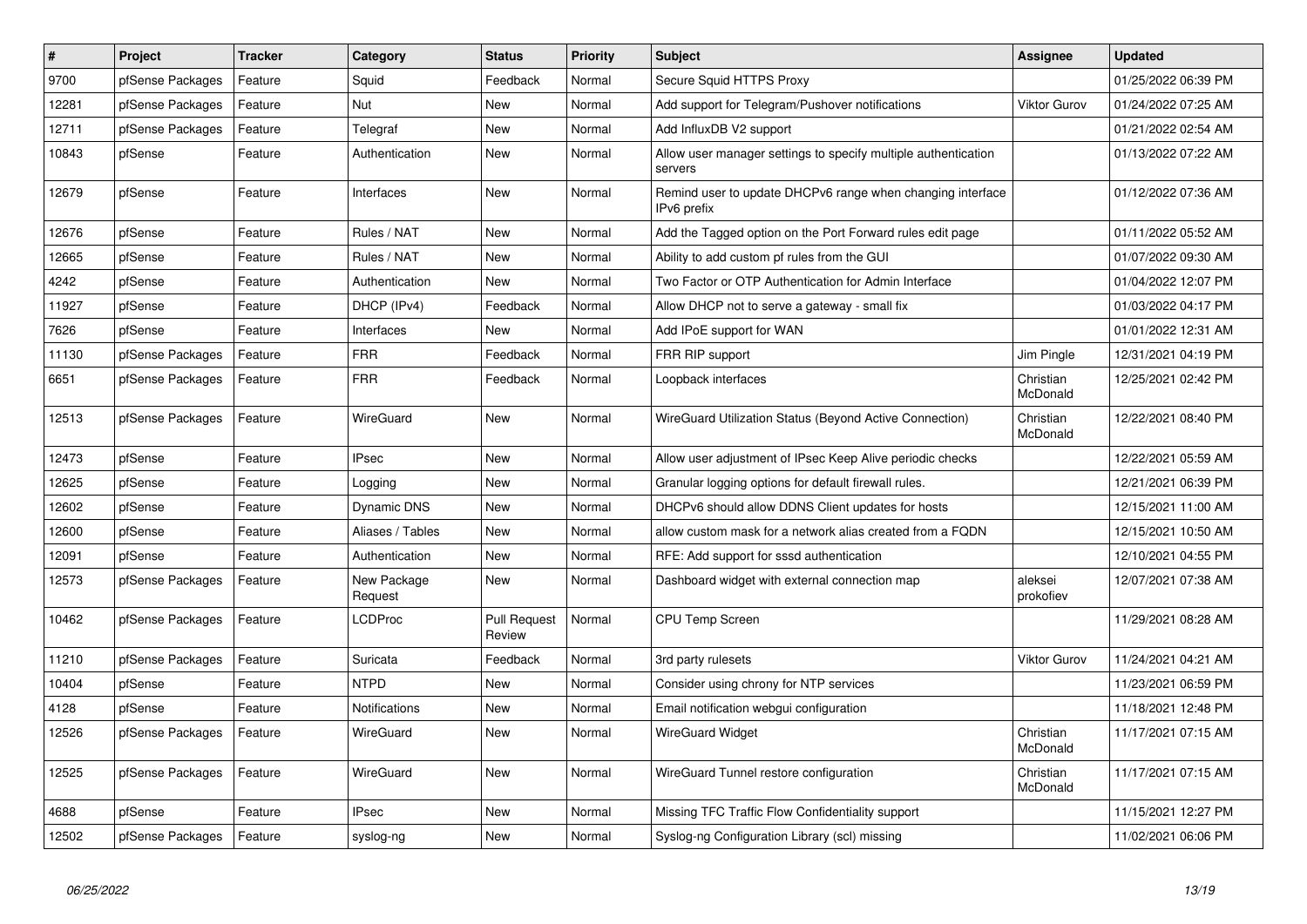| #     | Project          | <b>Tracker</b> | Category               | <b>Status</b>                 | <b>Priority</b> | <b>Subject</b>                                                                                            | Assignee            | <b>Updated</b>      |
|-------|------------------|----------------|------------------------|-------------------------------|-----------------|-----------------------------------------------------------------------------------------------------------|---------------------|---------------------|
| 12495 | pfSense          | Feature        | <b>Dynamic DNS</b>     | <b>Pull Request</b><br>Review | Normal          | DynDNS: add deSEC IPv4&v6 simultaneos update                                                              | <b>Lukas Wiest</b>  | 11/01/2021 08:53 AM |
| 12494 | pfSense          | Feature        | Dynamic DNS            | <b>Pull Request</b><br>Review | Normal          | DynDNS: make simultaneous update of IP and LegacyIP<br>possible                                           | <b>Lukas Wiest</b>  | 11/01/2021 08:52 AM |
| 12491 | pfSense Packages | Feature        | squidguard             | <b>New</b>                    | Normal          | squidguard: allow multiple regex                                                                          |                     | 10/28/2021 03:30 PM |
| 11163 | pfSense Packages | Feature        | <b>ACME</b>            | <b>Pull Request</b><br>Review | Normal          | Preferred Chain option                                                                                    |                     | 10/18/2021 09:10 AM |
| 12465 | pfSense Packages | Feature        | haproxy                | New                           | Normal          | Add forwardfor advanced usecases                                                                          |                     | 10/16/2021 07:35 PM |
| 9617  | pfSense          | Feature        | PPP Interfaces         | <b>New</b>                    | Normal          | PPPoE Static IP Configuration in GUI                                                                      |                     | 10/15/2021 08:52 PM |
| 12458 | pfSense          | Feature        | Authentication         | <b>New</b>                    | Normal          | Use "unixHomeDirectory" instead of "homeDirectory" when<br>LDAP authentication server is Active Directory |                     | 10/15/2021 08:18 AM |
| 9798  | pfSense Packages | Feature        | pfBlockerNG            | <b>New</b>                    | Normal          | add ipv4 and ipv6 dnscrypt-resolvers feeds                                                                |                     | 10/14/2021 09:48 AM |
| 9633  | pfSense          | Feature        | PPPoE Server           | <b>New</b>                    | Normal          | PPPoE/L2TP Server Status Page                                                                             |                     | 10/09/2021 12:05 PM |
| 10739 | pfSense Packages | Feature        | haproxy                | Feedback                      | Normal          | Update HAproxy-devel package to 2.2 and HAproxy to 2.0                                                    | Viktor Gurov        | 10/03/2021 03:53 PM |
| 12300 | pfSense          | Feature        | Hardware / Drivers     | New                           | Normal          | Add Aquantia Atlantic driver to pfsense                                                                   |                     | 09/14/2021 06:49 AM |
| 11295 | pfSense Packages | Feature        | pfBlockerNG            | Feedback                      | Normal          | DNSBL IDN support                                                                                         | <b>Viktor Gurov</b> | 09/10/2021 11:33 AM |
| 12358 | pfSense Packages | Feature        | pfBlockerNG            | New                           | Normal          | IP List Copy/Import/Export                                                                                |                     | 09/09/2021 01:56 PM |
| 9857  | pfSense          | Feature        | <b>IPsec</b>           | <b>New</b>                    | Normal          | IPsec Down/Up SMTP Notifications                                                                          |                     | 08/31/2021 08:07 AM |
| 12308 | pfSense Packages | Feature        | New Package<br>Request | New                           | Normal          | Dynamicaly Update Firewall Aliases from OpenVPN LDAP<br>Group membership of the connected user            |                     | 08/27/2021 12:51 AM |
| 12292 | pfSense Packages | Feature        | Suricata               | Feedback                      | Normal          | GeoIP look on the Alerts, Blocked and Files pages                                                         | Viktor Gurov        | 08/23/2021 08:16 AM |
| 12285 | pfSense Packages | Feature        | Suricata               | In Progress                   | Normal          | Add more EVE Logged Traffic protocols                                                                     | Viktor Gurov        | 08/20/2021 08:22 AM |
| 10872 | pfSense Packages | Feature        | Suricata               | Feedback                      | Normal          | Add adjustable notification for Severity Alert                                                            | <b>Viktor Gurov</b> | 08/20/2021 07:52 AM |
| 9852  | pfSense Packages | Feature        | Suricata               | Feedback                      | Normal          | show File-Store directory listing                                                                         | Viktor Gurov        | 08/20/2021 07:52 AM |
| 6776  | pfSense          | Feature        | Rules / NAT            | New                           | Normal          | Allow disabling of "filter rule association" by default                                                   |                     | 08/17/2021 10:56 AM |
| 12190 | pfSense          | Feature        | Rules / NAT            | <b>New</b>                    | Normal          | Add ability to reference ipv6 prefix in firewall rules and aliases                                        |                     | 08/05/2021 01:47 PM |
| 8794  | pfSense          | Feature        | <b>NTPD</b>            | New                           | Normal          | NTP authentiction                                                                                         | Tod L               | 08/05/2021 01:20 AM |
| 12179 | pfSense Packages | Feature        | qemu-guest-agent       | New                           | Normal          | QEMU package                                                                                              |                     | 07/30/2021 08:02 AM |
| 11410 | pfSense Packages | Feature        | New Package<br>Request | <b>New</b>                    | Normal          | adding bpytop (former Bashtop)                                                                            |                     | 07/26/2021 12:33 PM |
| 8520  | pfSense          | Feature        | Interfaces             | New                           | Normal          | Option to auto-renew DHCP on interface with an offline gateway<br>or marked as down                       |                     | 07/20/2021 11:00 AM |
| 12121 | pfSense          | Feature        | OpenVPN                | New                           | Normal          | Wider "local network(s)" fields in OpenVPN server configuration                                           |                     | 07/19/2021 07:37 AM |
| 12139 | pfSense          | Feature        | <b>DNS Forwarder</b>   | New                           | Normal          | Add support in for specifying a DNSMASQ configuration file                                                |                     | 07/16/2021 09:45 PM |
| 12120 | pfSense          | Feature        | <b>DHCP Relay</b>      | New                           | Normal          | Permit several sets of destination DHCP servers in DHCP relay                                             |                     | 07/11/2021 05:41 PM |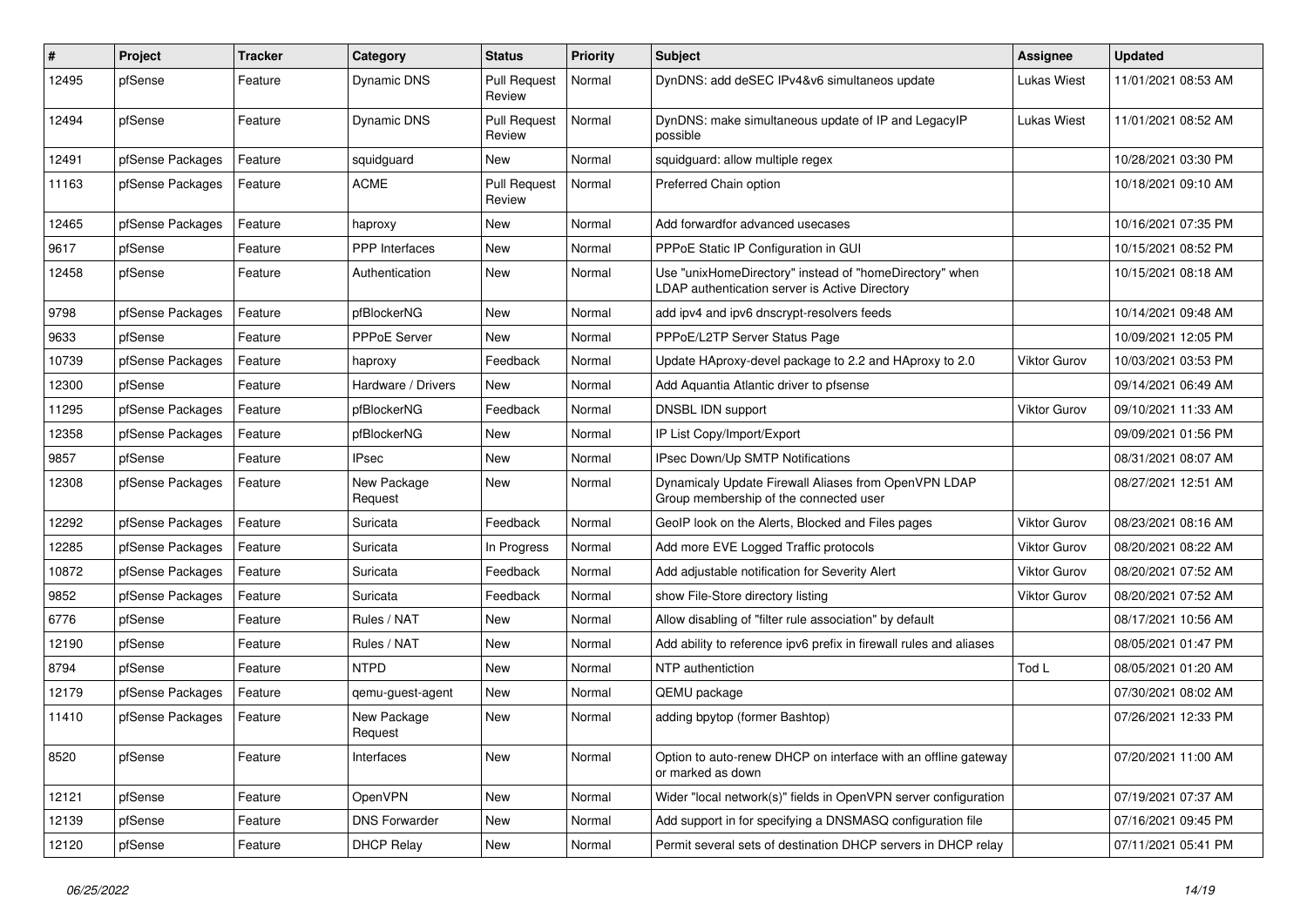| $\sharp$ | Project          | <b>Tracker</b> | Category                    | <b>Status</b> | <b>Priority</b> | <b>Subject</b>                                                                                 | <b>Assignee</b> | <b>Updated</b>      |
|----------|------------------|----------------|-----------------------------|---------------|-----------------|------------------------------------------------------------------------------------------------|-----------------|---------------------|
| 6738     | pfSense          | Feature        | Web Interface               | <b>New</b>    | Normal          | GUI Action Buttons replicated to the top of the List                                           |                 | 07/10/2021 01:04 PM |
| 11956    | pfSense          | Feature        | Web Interface               | <b>New</b>    | Normal          | "add" button in the top of pages with many user-added items                                    |                 | 07/10/2021 01:01 PM |
| 12097    | pfSense Packages | Feature        | pfBlockerNG                 | New           | Normal          | Add dnsbl and geoip logs to system log                                                         |                 | 07/06/2021 01:25 PM |
| 12077    | pfSense          | Feature        | Gateways                    | <b>New</b>    | Normal          | Allow stick-connections per gateway group                                                      |                 | 06/24/2021 08:45 AM |
| 12055    | pfSense          | Feature        | <b>Virtual IP Addresses</b> | Feedback      | Normal          | Option to disable XMLRPC Sync for Loopback Virtual IPs                                         |                 | 06/18/2021 09:05 AM |
| 11772    | pfSense Plus     | Feature        | Multi-WAN                   | New           | Normal          | Layer 2 Tunnel Bonding Capability                                                              |                 | 06/05/2021 03:27 PM |
| 11974    | pfSense          | Feature        | <b>XMLRPC</b>               | <b>New</b>    | Normal          | XMLRPC synchronization for igmmproxy settings                                                  |                 | 05/29/2021 03:58 PM |
| 11963    | pfSense Packages | Feature        | <b>FRR</b>                  | <b>New</b>    | Normal          | Dynamically change OSPF interface costs on selected<br>interfaces on CARP event                |                 | 05/26/2021 04:13 AM |
| 11954    | pfSense          | Feature        | <b>IGMP Proxy</b>           | <b>New</b>    | Normal          | <b>Multicast limits</b>                                                                        |                 | 05/25/2021 12:36 AM |
| 9238     | pfSense Packages | Feature        | New Package<br>Request      | <b>New</b>    | Normal          | Add support for Zerotier                                                                       |                 | 05/17/2021 01:58 PM |
| 11920    | pfSense Plus     | Feature        | Authentication              | <b>New</b>    | Normal          | SAML Authentication for pfSense (VPN and webConfigurator)                                      |                 | 05/14/2021 12:56 AM |
| 11890    | pfSense Packages | Feature        | New Package<br>Request      | <b>New</b>    | Normal          | Browser-based "clientless" VPN                                                                 |                 | 05/05/2021 07:26 AM |
| 5331     | pfSense          | Feature        | <b>IPsec</b>                | New           | Normal          | IPSec table for tuning strongswan.conf                                                         |                 | 05/05/2021 12:10 AM |
| 11876    | pfSense          | Feature        | Hardware / Drivers          | New           | Normal          | OpenSSL does not use QAT acceleration on pfSense Plus<br>21.02-RELEASE-p1 or 21.05-DEVELOPMENT |                 | 05/03/2021 08:02 AM |
| 11262    | pfSense          | Feature        | Rules / NAT                 | <b>New</b>    | Normal          | Time Based Rules - selects all days in the current month                                       |                 | 04/27/2021 12:32 PM |
| 7201     | pfSense          | Feature        | <b>NTPD</b>                 | <b>New</b>    | Normal          | NTP Support multiple GPS reference clocks                                                      |                 | 04/27/2021 12:31 PM |
| 8330     | pfSense          | Feature        | DHCP (IPv4)                 | <b>New</b>    | Normal          | add options for ddns-local-address statements                                                  |                 | 04/27/2021 12:31 PM |
| 11856    | pfSense          | Feature        | Diagnostics                 | New           | Normal          | Replace/add Alias or DNS names for known LAN addresses in<br>the State table                   |                 | 04/27/2021 08:01 AM |
| 11826    | pfSense Packages | Feature        | <b>ACME</b>                 | <b>New</b>    | Normal          | Preserve acme SAN Method parameters for new cert creations                                     |                 | 04/20/2021 02:02 PM |
| 11823    | pfSense Packages | Feature        | <b>FRR</b>                  | New           | Normal          | Route handling enhancements                                                                    |                 | 04/19/2021 06:23 PM |
| 11749    | pfSense Packages | Feature        | pfBlockerNG                 | New           | Normal          | Option to disable NAT rule creation                                                            |                 | 04/06/2021 11:45 PM |
| 11784    | pfSense Packages | Feature        | squidguard                  | New           | Normal          | squidguard auto update blacklist option                                                        |                 | 04/06/2021 01:53 AM |
| 11757    | pfSense          | Feature        | <b>XMLRPC</b>               | <b>New</b>    | Normal          | Allow XMLRPC sync to bypass default auth server in favor of<br>local database                  |                 | 03/30/2021 03:18 PM |
| 11604    | pfSense          | Feature        | WireGuard                   | New           | Normal          | WireGuard Dynamic Listen Port Randomization                                                    |                 | 03/19/2021 10:59 AM |
| 11498    | pfSense          | Feature        | WireGuard                   | New           | Normal          | WireGuard does not pass multicast traffic to peer                                              | Peter Grehan    | 03/19/2021 10:59 AM |
| 11302    | pfSense          | Feature        | WireGuard                   | New           | Normal          | WireGuard XMLRPC sync                                                                          |                 | 03/19/2021 10:59 AM |
| 11703    | pfSense Packages | Feature        | <b>FRR</b>                  | New           | Normal          | add Krill and Routinator support BGP RPKI                                                      |                 | 03/18/2021 07:47 PM |
| 11573    | pfSense Packages | Feature        | New Package<br>Request      | New           | Normal          | <b>Custom Commands</b>                                                                         |                 | 03/16/2021 07:28 PM |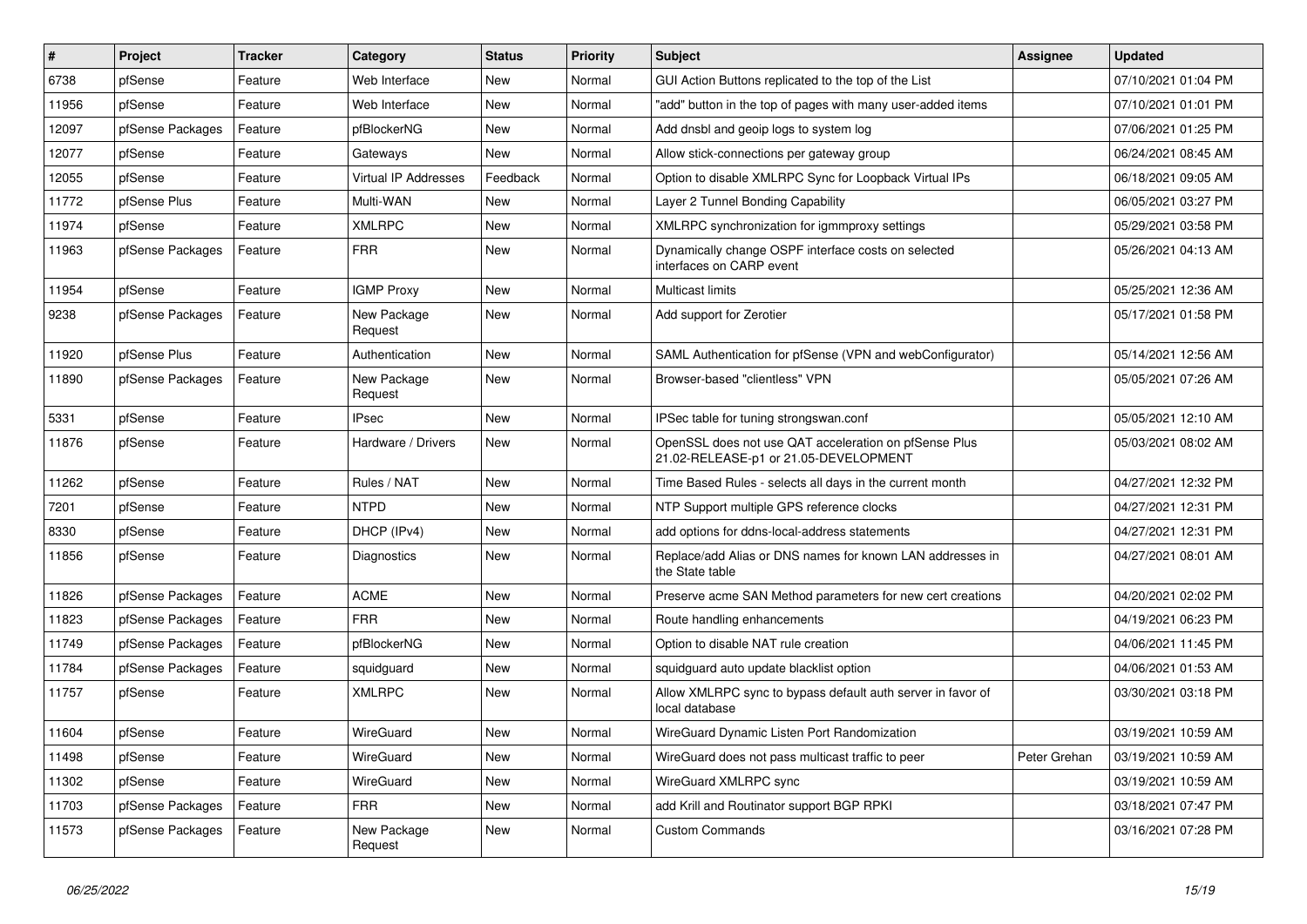| $\vert$ # | Project          | <b>Tracker</b> | Category                 | <b>Status</b>                 | <b>Priority</b> | <b>Subject</b>                                                                                                                   | <b>Assignee</b>     | <b>Updated</b>      |
|-----------|------------------|----------------|--------------------------|-------------------------------|-----------------|----------------------------------------------------------------------------------------------------------------------------------|---------------------|---------------------|
| 9315      | pfSense Packages | Feature        | New Package<br>Request   | <b>New</b>                    | Normal          | Add Package: dnscrypt-proxy                                                                                                      |                     | 03/05/2021 02:38 AM |
| 11625     | pfSense          | Feature        | OpenVPN                  | <b>New</b>                    | Normal          | Cisco-AVPair aliases support                                                                                                     |                     | 03/05/2021 12:35 AM |
| 2218      | pfSense          | Feature        | CARP                     | <b>New</b>                    | Normal          | Ability to delay CARP master status at boot time                                                                                 |                     | 03/03/2021 11:57 AM |
| 11579     | pfSense Packages | Feature        | Snort                    | New                           | Normal          | Snort alerts or blocks trigger notifications                                                                                     |                     | 03/01/2021 03:26 AM |
| 11567     | pfSense Packages | Feature        | Mail report              | <b>New</b>                    | Normal          | Email report add a note filed request                                                                                            |                     | 02/27/2021 03:44 PM |
| 11411     | pfSense Packages | Feature        | New Package<br>Request   | <b>New</b>                    | Normal          | Smokeping as a default latency measurement tool                                                                                  |                     | 02/12/2021 09:29 PM |
| 4405      | pfSense          | Feature        | Traffic Shaper (ALTQ)    | In Progress                   | Normal          | Traffic shaping doesn't work when applied to a bridge interface                                                                  | Luiz Souza          | 02/09/2021 12:05 PM |
| 8547      | pfSense Packages | Feature        | New Package<br>Request   | New                           | Normal          | fwknop Port Knocking Package                                                                                                     |                     | 02/08/2021 12:17 PM |
| 11379     | pfSense          | Feature        | <b>Captive Portal</b>    | New                           | Normal          | <b>Template Roll Printer</b>                                                                                                     |                     | 02/07/2021 05:26 AM |
| 11155     | pfSense Packages | Feature        | pfBlockerNG              | Feedback                      | Normal          | SafeSearch AAAA                                                                                                                  | Viktor Gurov        | 02/05/2021 04:54 AM |
| 6022      | pfSense Packages | Feature        | New Package<br>Request   | <b>New</b>                    | Normal          | Consider MLVPN for bonded VPN                                                                                                    |                     | 01/30/2021 05:24 PM |
| 11248     | pfSense Packages | Feature        | squidguard               | Feedback                      | Normal          | SafeSearch update                                                                                                                | <b>Viktor Gurov</b> | 01/28/2021 10:01 AM |
| 11301     | pfSense Packages | Feature        | <b>FRR</b>               | Feedback                      | Normal          | Switch FRR to use default rc file as a service control base                                                                      | Jim Pingle          | 01/28/2021 09:35 AM |
| 11324     | pfSense          | Feature        | Logging                  | <b>New</b>                    | Normal          | Separate syslog "Remote log servers" Parameters                                                                                  |                     | 01/27/2021 10:47 AM |
| 3895      | pfSense          | Feature        | Configuration<br>Backend | <b>New</b>                    | Normal          | Timeout for "Apply change"                                                                                                       |                     | 01/25/2021 08:07 AM |
| 9942      | pfSense          | Feature        | <b>Operating System</b>  | New                           | Normal          | Give pfSense the possibility to change the keyboard Layout for<br>console users                                                  |                     | 01/22/2021 02:33 AM |
| 10789     | pfSense Packages | Feature        | <b>FRR</b>               | Feedback                      | Normal          | FRR integrated configuration and hitless reloads                                                                                 | Jim Pingle          | 01/20/2021 11:16 PM |
| 11260     | pfSense Packages | Feature        | pfBlockerNG              | New                           | Normal          | pfBlockerNG: predefined ASN groups for Google, Facebook,<br>Apple, etc with useful selections                                    |                     | 01/18/2021 03:46 PM |
| 11257     | pfSense          | Feature        | Upgrade                  | New                           | Normal          | Installed Packages: Update all button                                                                                            |                     | 01/18/2021 10:45 AM |
| 7903      | pfSense Packages | Feature        | New Package<br>Request   | New                           | Normal          | Duo ssh package                                                                                                                  |                     | 01/16/2021 12:44 AM |
| 11243     | pfSense          | Feature        | Interfaces               | <b>New</b>                    | Normal          | individual pfctl snort2c tables per interface only blocking IPs for<br>specific interface when a rule triggers in snort/suricata |                     | 01/14/2021 03:02 PM |
| 10541     | pfSense Packages | Feature        | Squid                    | Feedback                      | Normal          | Squid failover and load balancing                                                                                                | <b>Viktor Gurov</b> | 01/14/2021 07:34 AM |
| 286       | pfSense          | Feature        | Backup / Restore         | <b>New</b>                    | Normal          | Backup/restore users individually                                                                                                |                     | 01/09/2021 03:48 PM |
| 11206     | pfSense Packages | Feature        | <b>FRR</b>               | <b>Pull Request</b><br>Review | Normal          | <b>FRR 7.5</b>                                                                                                                   | Jim Pingle          | 01/08/2021 12:47 PM |
| 2504      | pfSense          | Feature        | <b>LAGG Interfaces</b>   | New                           | Normal          | lagg enhancements                                                                                                                |                     | 01/08/2021 12:17 PM |
| 11227     | pfSense Packages | Feature        | pfBlockerNG              | New                           | Normal          | Feeds update                                                                                                                     |                     | 01/07/2021 12:11 AM |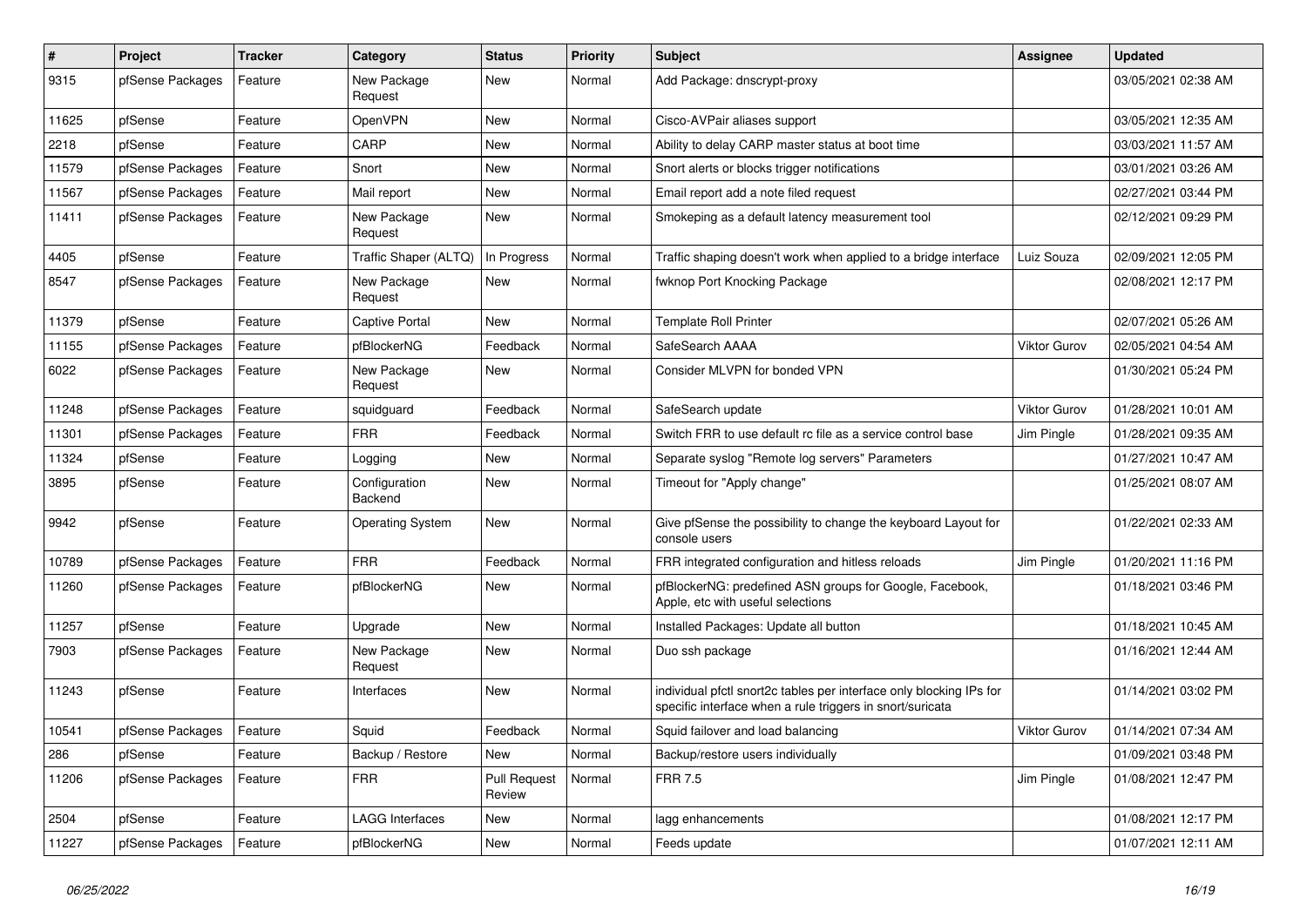| $\pmb{\#}$ | Project          | <b>Tracker</b> | Category                  | <b>Status</b>                 | <b>Priority</b> | <b>Subject</b>                                                           | <b>Assignee</b> | <b>Updated</b>      |
|------------|------------------|----------------|---------------------------|-------------------------------|-----------------|--------------------------------------------------------------------------|-----------------|---------------------|
| 11209      | pfSense Packages | Feature        | pfBlockerNG               | <b>New</b>                    | Normal          | pfBlockerNG soft blocking                                                |                 | 01/01/2021 02:07 PM |
| 9226       | pfSense          | Feature        | Web Interface             | <b>New</b>                    | Normal          | zfs GUI functionality - alerts                                           |                 | 12/31/2020 02:50 PM |
| 11200      | pfSense Packages | Feature        | Squid                     | New                           | Normal          | Squid reverse proxy + multiple ssl certificates                          |                 | 12/31/2020 03:50 AM |
| 11178      | pfSense Packages | Feature        | Filer                     | <b>New</b>                    | Normal          | Filer do not ask what to do with previous filename                       |                 | 12/31/2020 02:45 AM |
| 10962      | pfSense          | Feature        | <b>Dynamic DNS</b>        | <b>New</b>                    | Normal          | Add Cpanel support for Dynamic DNS Clients                               |                 | 12/28/2020 01:56 PM |
| 11189      | pfSense          | Feature        | <b>Captive Portal</b>     | <b>New</b>                    | Normal          | Captive Portal - Tarpit option                                           |                 | 12/23/2020 06:44 PM |
| 10223      | pfSense          | Feature        | Interfaces                | <b>New</b>                    | Normal          | Add the ability to create additional loopback interfaces                 |                 | 12/15/2020 04:35 PM |
| 11156      | pfSense Packages | Feature        | pfBlockerNG               | New                           | Normal          | Add an option include subdomains for the noAAAA feature                  |                 | 12/11/2020 10:19 AM |
| 11138      | pfSense Packages | Feature        | FreeRADIUS                | <b>New</b>                    | Normal          | new WebGUI checkboxes needed                                             |                 | 12/07/2020 08:28 AM |
| 2386       | pfSense          | Feature        | Interfaces                | <b>Pull Request</b><br>Review | Normal          | Bridge member that is not an assigned interface                          | Viktor Gurov    | 12/02/2020 06:01 AM |
| 11099      | pfSense Packages | Feature        | pfBlockerNG               | <b>New</b>                    | Normal          | DNSBL blocking by schedule                                               |                 | 11/25/2020 12:12 AM |
| 11092      | pfSense Packages | Feature        | pfBlockerNG               | <b>New</b>                    | Normal          | Detecting DNS tunneling                                                  |                 | 11/21/2020 04:53 AM |
| 11084      | pfSense          | Feature        | <b>Dynamic DNS</b>        | <b>New</b>                    | Normal          | Dynamic DNS include option to specify virtual IP addresses               |                 | 11/19/2020 01:26 PM |
| 11056      | pfSense          | Feature        | Interfaces                | <b>New</b>                    | Normal          | Add option to disable flow-control on interfaces in GUI                  |                 | 11/11/2020 04:41 PM |
| 6742       | pfSense          | Feature        | Authentication            | <b>New</b>                    | Normal          | OAuth2 authentication for OpenVPN (and for FreeRadius)                   | Jim Thompson    | 10/19/2020 09:19 AM |
| 3377       | pfSense          | Feature        | <b>Captive Portal</b>     | <b>New</b>                    | Normal          | OAuth2 authentication in captive portal                                  | Jim Thompson    | 10/19/2020 09:13 AM |
| 10841      | pfSense Packages | Feature        | pfBlockerNG               | <b>New</b>                    | Normal          | Allow per Source/VLAN/Network individual black&whitelists                |                 | 10/18/2020 07:42 AM |
| 7405       | pfSense          | Feature        | DHCP (IPv4)               | New                           | Normal          | Ability to add dhcp host reservations from "Diagnostics -> ARP<br>table" |                 | 10/12/2020 08:22 AM |
| 7287       | pfSense          | Feature        | <b>NTPD</b>               | <b>New</b>                    | Normal          | NTP add support for ACTS ref clock                                       |                 | 10/12/2020 07:45 AM |
| 10904      | pfSense          | Feature        | <b>DHCP Relay</b>         | <b>Pull Request</b><br>Review | Normal          | Support vti interfaces in dhcrelay                                       | Luiz Souza      | 10/12/2020 07:35 AM |
| 1257       | pfSense          | Feature        | Certificates              | <b>Pull Request</b><br>Review | Normal          | Handle encypted CA/Certificate private keys                              |                 | 10/12/2020 07:12 AM |
| 8149       | pfSense          | Feature        | <b>NTPD</b>               | New                           | Normal          | <b>NTPsec</b>                                                            |                 | 10/11/2020 10:59 AM |
| 6176       | pfSense Packages | Feature        | OpenVPN Client<br>Export  | New                           | Normal          | Privilege for OpenVPN Client Export                                      |                 | 10/05/2020 07:33 AM |
| 4776       | pfSense          | Feature        | <b>Wireless</b>           | New                           | Normal          | Add 802.1x dynamic vlan support                                          |                 | 10/02/2020 07:42 AM |
| 6960       | pfSense          | Feature        | DHCP (IPv4)               | New                           | Normal          | Consider replacing ISC DHCP server with KEA DHCP                         |                 | 09/24/2020 01:59 PM |
| 1683       | pfSense          | Feature        | Rules / NAT               | New                           | Normal          | PF scrub min-ttl option                                                  |                 | 09/23/2020 01:52 AM |
| 6457       | pfSense          | Feature        | Installer                 | New                           | Normal          | Allow ability to configure AWS EC2 AMI via userdata                      |                 | 09/21/2020 02:54 PM |
| 7671       | pfSense          | Feature        | <b>Gateway Monitoring</b> | <b>New</b>                    | Normal          | Gateway Monitoring Via Custom Script or Telnet.                          |                 | 09/18/2020 02:59 PM |
| 9545       | pfSense Packages | Feature        | <b>FRR</b>                | New                           | Normal          | Enable MULTIPATH in FRR                                                  | Jim Pingle      | 09/18/2020 12:52 PM |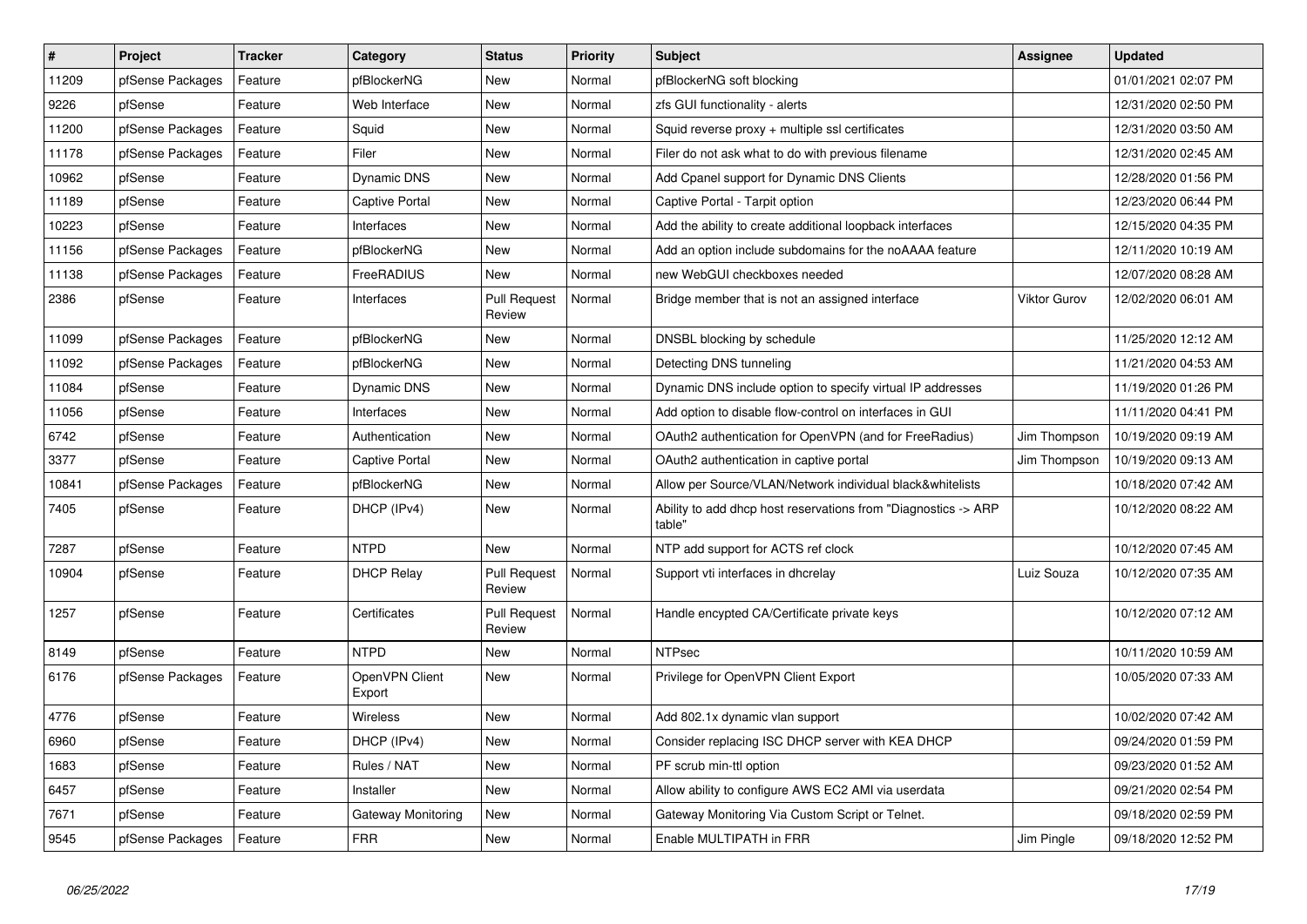| #     | <b>Project</b>   | <b>Tracker</b> | Category                 | <b>Status</b> | <b>Priority</b> | <b>Subject</b>                                                                                    | Assignee   | <b>Updated</b>      |
|-------|------------------|----------------|--------------------------|---------------|-----------------|---------------------------------------------------------------------------------------------------|------------|---------------------|
| 10890 | pfSense          | Feature        | Interfaces               | New           | Normal          | Allow multiple assigned interfaces to track status of a single<br>switch port                     |            | 09/14/2020 07:20 AM |
| 9130  | pfSense          | Feature        | DHCP (IPv4)              | New           | Normal          | Request ID [#INC-16195]: DHCP - PXE Boot                                                          |            | 09/10/2020 01:39 PM |
| 8216  | pfSense Packages | Feature        | Telegraf                 | <b>New</b>    | Normal          | Add prometheus output for telegraf                                                                |            | 09/09/2020 05:33 AM |
| 10865 | pfSense Packages | Feature        | squidguard               | <b>New</b>    | Normal          | squidGuard lacks options to send traffic action logs to syslog<br>server                          |            | 09/05/2020 01:21 AM |
| 4591  | pfSense          | Feature        | <b>IPsec</b>             | <b>New</b>    | Normal          | IPSec Failover Support for IP Addresses instead of Dynamic<br>DNS / Failover Group                |            | 09/04/2020 12:17 AM |
| 10839 | pfSense          | Feature        | Traffic Shaper (ALTQ)    | <b>New</b>    | Normal          | Add popular messengers to the Traffic Shaper Wizard                                               |            | 08/18/2020 10:07 AM |
| 10600 | pfSense Packages | Feature        | pfBlockerNG              | New           | Normal          | Add support for pfBlockerNG "Action list" feature                                                 |            | 08/10/2020 02:39 AM |
| 10805 | pfSense          | Feature        | Hardware / Drivers       | <b>New</b>    | Normal          | Intel QAT (QuickAssist) encryption support for PfSense                                            |            | 07/31/2020 03:13 PM |
| 10347 | pfSense Packages | Feature        | OpenVPN Client<br>Export | <b>New</b>    | Normal          | Request to add pull-filter                                                                        |            | 07/29/2020 08:11 AM |
| 6831  | pfSense Packages | Feature        | Snort                    | <b>New</b>    | Normal          | Snort does not support aliases containing FQDN                                                    |            | 07/11/2020 12:51 PM |
| 9876  | pfSense          | Feature        | <b>Operating System</b>  | <b>New</b>    | Normal          | PFsense on KVM: Web interface hint to disable "Hardware<br>Checksum Offloading"                   |            | 07/03/2020 07:11 AM |
| 10718 | pfSense          | Feature        | Notifications            | <b>New</b>    | Normal          | Email notifications - add new field to enter a from: name                                         |            | 07/01/2020 09:08 AM |
| 8712  | pfSense          | Feature        | Traffic Shaper (ALTQ)    | New           | Normal          | QOS on ipsec links                                                                                |            | 06/22/2020 06:27 AM |
| 10653 | pfSense Packages | Feature        | <b>FRR</b>               | <b>New</b>    | Normal          | Allow to download frr status                                                                      | Jim Pingle | 06/11/2020 01:21 AM |
| 10651 | pfSense          | Feature        | OpenVPN                  | New           | Normal          | Remove/replace deprecated OpenVPN options                                                         |            | 06/10/2020 11:32 AM |
| 10621 | pfSense          | Feature        | Hardware / Drivers       | Feedback      | Normal          | Update system.inc/system_identify_specific_platform() update<br>to accommodate AWS, Azure and GCP |            | 06/02/2020 03:16 PM |
| 2983  | pfSense          | Feature        | DHCP (IPv4)              | New           | Normal          | DHCPD: Add vendor-class-identifier and MAC-OIDs                                                   |            | 05/29/2020 09:24 PM |
| 10581 | pfSense          | Feature        | Logging                  | New           | Normal          | Provide ability to disable nginx access logging to remote syslog<br>server                        |            | 05/21/2020 08:36 PM |
| 6228  | pfSense          | Feature        | <b>Operating System</b>  | New           | Normal          | Please provide a means for IGMPv3 and MLDv2 support                                               |            | 05/20/2020 03:21 PM |
| 10547 | pfSense Packages | Feature        | New Package<br>Request   | New           | Normal          | Add package addrwatch. Addrwatch is like arpwatch but works<br>with ipv4 and ipv6                 |            | 05/11/2020 09:20 AM |
| 10514 | pfSense          | Feature        | Web Interface            | New           | Normal          | Add to every page an unparsed Notes field for administrative<br>reference                         |            | 04/30/2020 06:32 PM |
| 7260  | pfSense          | Feature        | Rules / NAT              | <b>New</b>    | Normal          | Source OS / p0f Database Missing Modern Operating Systems                                         |            | 04/18/2020 02:25 AM |
| 9774  | pfSense Packages | Feature        | Squid                    | <b>New</b>    | Normal          | Squid logs / remote logs                                                                          |            | 04/17/2020 06:18 AM |
| 10468 | pfSense          | Feature        | Web Interface            | New           | Normal          | Allow to download log files from WebGUI                                                           |            | 04/17/2020 06:17 AM |
| 9156  | pfSense          | Feature        | OpenVPN                  | New           | Normal          | OpenVPN: Add tickbox for 'nopool' directive                                                       |            | 04/14/2020 01:45 PM |
| 10237 | pfSense          | Feature        | Upgrade                  | <b>New</b>    | Normal          | Take ZFS snapshot on Upgrade                                                                      |            | 04/07/2020 03:58 PM |